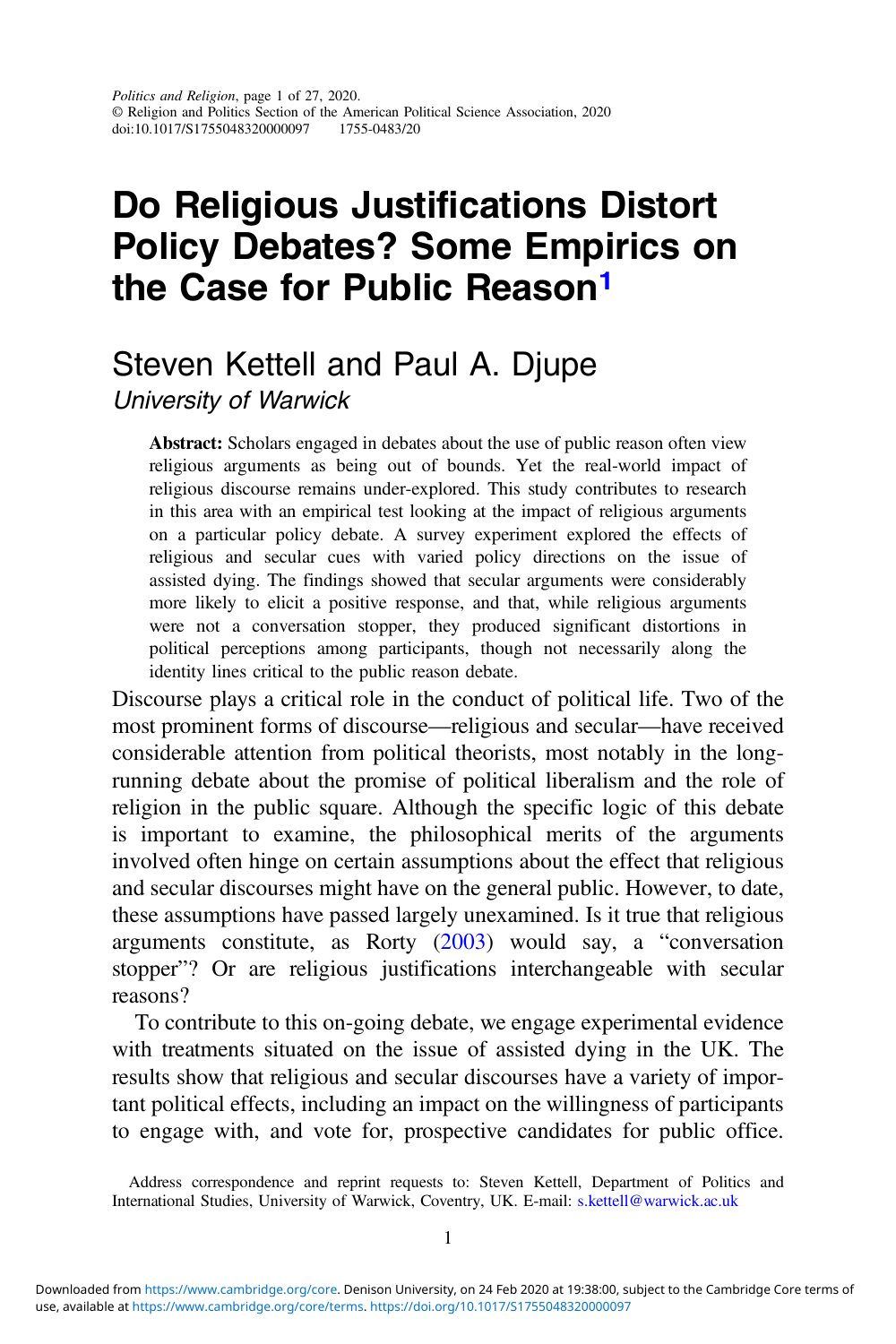These findings suggest that religious reasons are not necessarily conversation stoppers, but neither are they wholly interchangeable with secular justifications. Rather, the use of religious reasons produces significant distortions in political perceptions among members of the public, with the result that secular arguments are considerably more likely to elicit a positive response.

The article proceeds as follows. First, we set out an overview of the respective literatures on the issue of religious justifications in public debate. Second, we explain the methodology of the experiment, and third, we report on the results of the survey experiment and discuss some of the possible implications.

#### THE DISCOURSE OF RELIGIOUS ACTORS

Religious actors seek to influence public policy issues using a wide variety of methods. Like other organized interests, the range of strategies employed in this endeavor includes the lobbying of elected officials, utilizing links to political figures and institutions, participation in protests, promoting campaigns, mobilizing their memberships, and engaging in numerous forms of political debate. The use of discourse is central to these activities, providing one of the key means by which religious actors attempt to persuade wider publics as to the merits of a specific position, as well as to challenge and delegitimize points of view that differ from their own (see Hofrenning [1995;](#page-19-0) Knutson [2013](#page-20-0)).

Academic research into the way in which religious actors engage in the use of discourse covers a diversity of themes. Examples of the breadth of coverage here include religious and secular discourse in Islamic societies (An-Na'im [2005](#page-18-0); Pfeifer [2019\)](#page-20-0), Islamist discourses on human rights (Carle [2005](#page-18-0)), conflicts over evolutionary theory (Silva [2018\)](#page-21-0), the discourse of Buddhist nationalist groups (Walton and Jerryson [2016\)](#page-21-0), the discourse of South Korean evangelical Christians (Yi et al. [2017\)](#page-21-0), religion in Swedish public discourse (Lövheim and Axner [2011](#page-20-0)), abortion discourse in Singapore (Tan [2010](#page-21-0)), the use of religious discourse on the Internet (Karaflogka [2002\)](#page-19-0), the rhetoric of the U.S. Christian Right (Jelen [2005](#page-19-0); Wilson and Djupe [2020](#page-21-0)), the discourse of conservative Christian groups in the UK (Kettell [2016a](#page-19-0); [2016b\)](#page-19-0), as well as religious discourse on sexual rights (Hunt [2010](#page-19-0); Thomas and Olson [2012\)](#page-21-0), assisted dying, and same-sex marriage (Djupe, Lewis, and Jelen [2016;](#page-19-0) Kettell [2018\)](#page-19-0).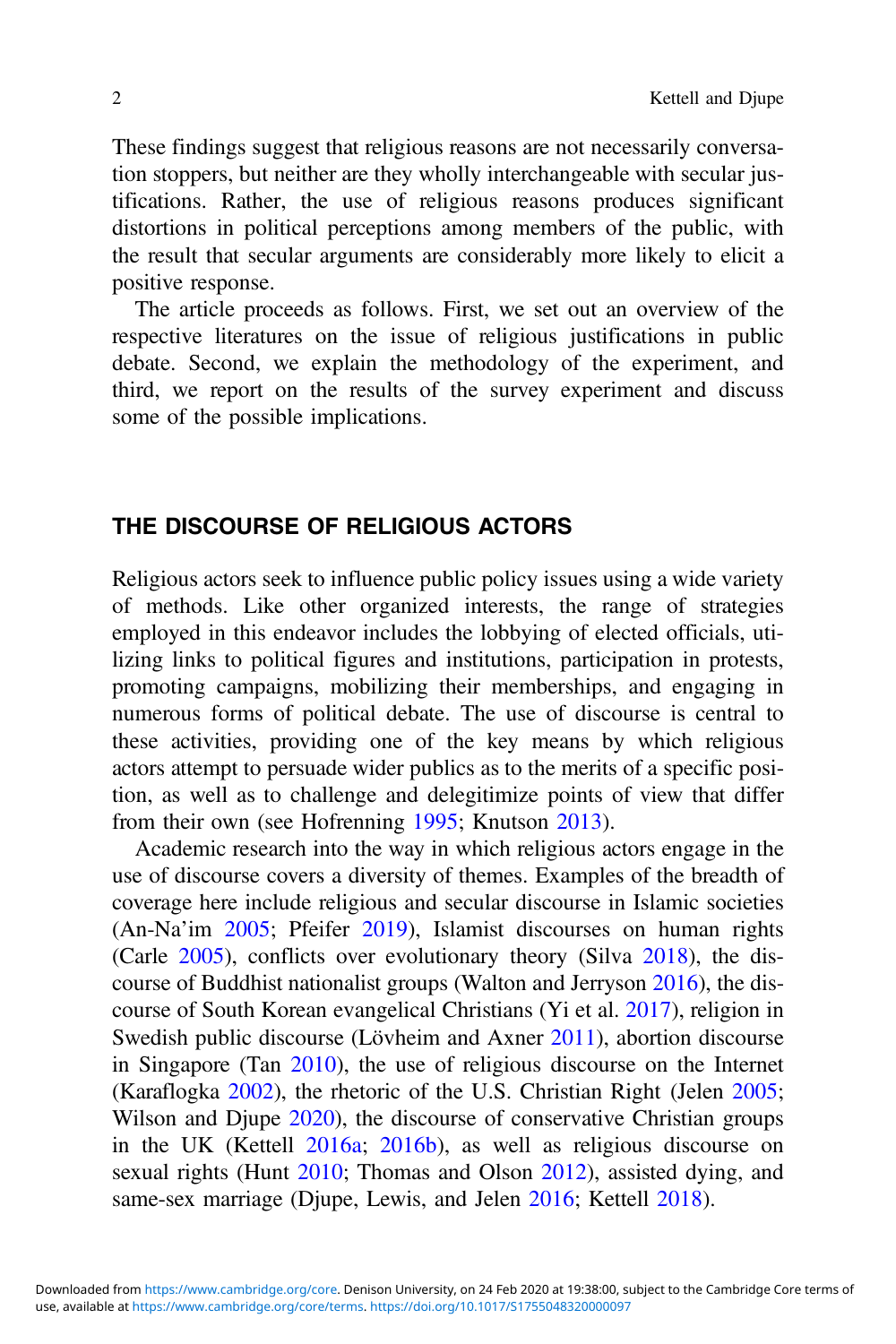While fair procedures are an important part of the policy-making process, political theorists also point to the importance of engaging in accessible means of justification for policy positions. Many scholars argue that societies containing a plurality of often irreconcilable worldviews require a common language that all reasonable citizens can use in order to meaningfully take part in democratic deliberation (Rawls [1971\)](#page-20-0). According to this viewpoint, comprehensive doctrines, including some ideological frameworks and religious propositions, are said to be unintelligible to citizens who do not subscribe to their foundational tenets, meaning that a discursive framework held in common (often described as "public reason") is required to ensure that laws can be justified in terms that citizens can understand and accept (for discussions, see Rorty [2003;](#page-20-0) Quong [2004](#page-20-0); Habermas [2006](#page-19-0); Sajo [2009;](#page-20-0) Laborde [2013](#page-20-0); Ciszewski [2016](#page-18-0)).

Critics of this public reason criterion have challenged what they see as the illiberal and undemocratic implications of a conceptual framework that seems designed to exclude religious views from the public square (e.g., Perry [2001;](#page-20-0) Maclure [2006](#page-20-0); Chaplin [2009\)](#page-18-0). Moreover, its parameters remain open to question. Opinions differ as to whether it should apply to all levels of society (e.g., Quong [2004\)](#page-20-0) or be restricted to elites in the process of legislative decision-making (Rawls [1971](#page-20-0); Habermas [2006](#page-19-0); North [2012\)](#page-20-0), whether it should govern underlying motivations for policy choices in addition to their public justifications (see Audi [2000](#page-18-0); Sajo [2009](#page-20-0); Ciszewski [2016](#page-18-0)), and whether the public and private spheres can be conceptually distinguished from each other in the way that supporters of public reason suggest (Bader [2009](#page-18-0)). The criteria for deciding what qualifies as a "religious" and a "secular" argument is also up for debate (see Carter [1993;](#page-18-0) Audi [2000\)](#page-18-0).

Despite the claims made in these theoretical discussions, empirical research has found little evidence that religious leaders actually use theological rhetoric when engaging in public debate. Indeed, a number of studies have suggested that religious actors engaging in high-profile political deliberations have sought to downplay overtly religious arguments in favor of a discourse grounded in the secular language (see Jelen [2005](#page-19-0); Graham [2013;](#page-19-0) Beyerlein and Eberle [2014](#page-18-0); Hunt [2014;](#page-19-0) Thomas [2014](#page-21-0); Kettell [2018;](#page-19-0) [2019](#page-20-0)). This is said to provide a more effective means of framing viewpoints and policy positions and of making those arguments potentially more accessible to a wider audience. Such an approach is thought to be especially valuable in societies that have experienced processes of secularization, where religious language may not be well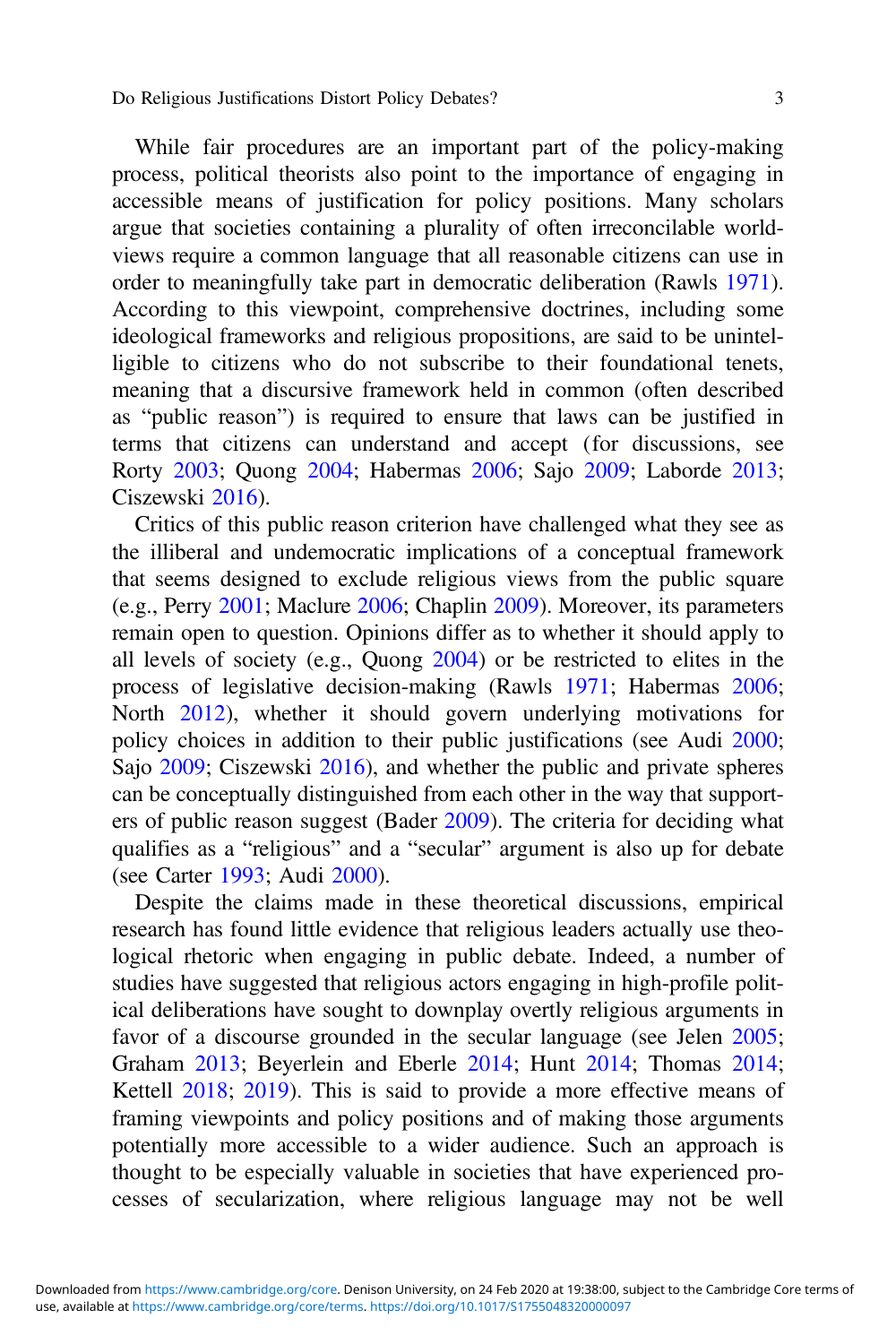understood nor regarded as a legitimate form of reasoning by large sections of the general public.

#### EXPERIMENTAL CONTRIBUTIONS

One venue where the reaction to religious and secular rhetoric has been tested head to head is in experimental contexts. These tests were not composed for the purposes of adjudicating debates over public reason, but the results are relevant in that they help us build expectations for how religious rhetoric may be received. Although there are many contexts in which religious communication takes place (for comprehensive reviews, see Djupe and Calfano [2019](#page-19-0); Djupe and Smith [2019;](#page-19-0) Knoll and Bolin [2019\)](#page-20-0), we focus on the most relevant context to the public reason debate—issue communication from public officials (or candidates). As noted above, this is the context where many agree that the use of public reason nears the level of moral (although not legal) requirement.

The simplest and oldest line of experimentation has concentrated on the most negative possibility—namely, that people will not vote for a religious minority representing a party that they would otherwise support. The results on this are mixed, changing across time and by the group being examined, but are limited since all of it is situated in the United States. For instance, one study found little bias in FL against a Jewish candidate running to be vice president in 2000 (Kane et al. [2004](#page-19-0)), and another found that Republican anger against Mitt Romney's candidacy could be mitigated by more inclusive messages from religious elites (Calfano et al. [2013b\)](#page-18-0). A study using a list experiment by Benson et al. ([2011\)](#page-18-0), however, found substantial bias against atheists and Muslims running for office.

Although there is very little evidence to suggest that majority religious affiliation reduces support in the United States—as majority religious identity tends to signal trustworthiness (e.g., Boas [2014;](#page-18-0) [2016](#page-18-0); McDermott [2009;](#page-20-0) Weber and Thornton [2012](#page-21-0)) —research has also found that cues and rhetoric signaling a particular faith or religiosity tend to be divisive. "Prayerful consideration" as a decision-making process to run for office has been found to appeal to religious voters, but less to secular<sup>[2](#page-17-0)</sup> ones (McLaughlin and Wise [2014](#page-20-0)). Signaling religiosity by a candidate through church attendance has the same effect—dividing the electorate on secular-religious lines (Castle et al. [2017](#page-18-0))—although there are ways in which candidates can send coded "God talk" cues to religious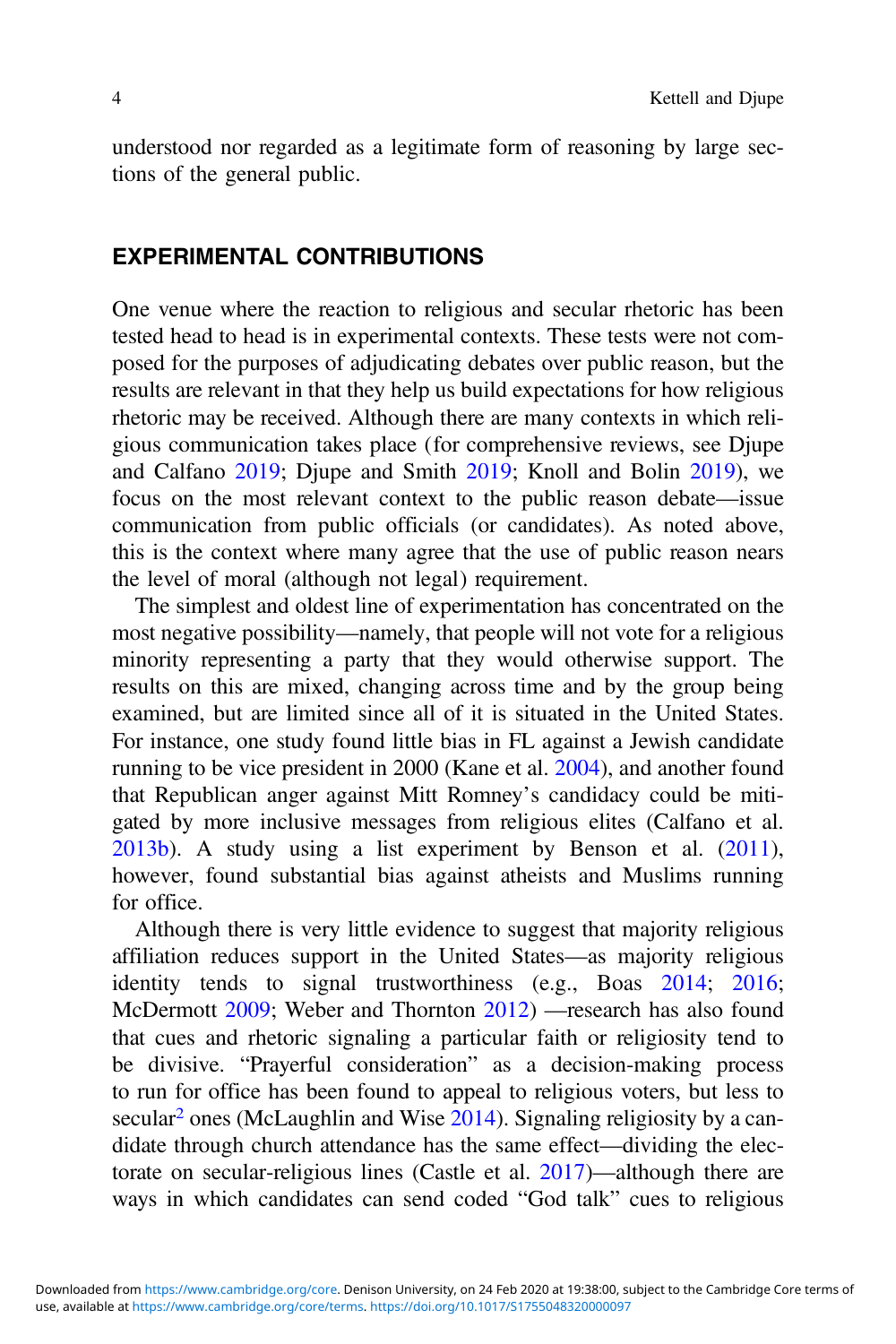voters without alienating secular voters (Calfano and Djupe [2009\)](#page-18-0). Berinsky and Mendelberg [\(2005](#page-18-0)) show that exposure to discredited stereotypes of Jews helped voters see the candidate as liberal (another Jewish stereotype in the United States). Nevertheless, whether using coded or overt cues, each cue effect hinges on available stereotypes, suggesting that religious cue effects are operating on a surface, heuristic level.

However, there is also evidence that people consume religious rhetoric and think through the implications. The most typical is situated in the ingroup—some denominational religious leaders were found to be able to influence the immigration attitudes of members (Wallsten and Nteta [2016](#page-21-0)). But outside of the ingroup, research has also found that the use of a religious decision-making process grants credibility and trust to religious actors (though not universally), leading to greater adoption of their arguments (Djupe and Calfano [2009\)](#page-19-0). Similarly, Djupe et al. [\(2016](#page-19-0)) found that a religious leader offering a religious justification for denying services to LGBT citizens was granted greater credibility and tolerance by people outside of that religious tradition. Americans are simply not much averse to hearing "god talk", though the non-religious are slightly more averse than others, suggesting that some populations embrace free speech norms and their right not to be persuaded by it (Evans [2018\)](#page-19-0).

The final way in which religious cues influence voting behavior is through identity effects (for a comprehensive review, see Miles [2019\)](#page-20-0). Though this literature is quite vast and varied, perhaps the most relevant parts are consistent with a heuristic, social perception approach. Group conflict, real or imagined, triggers positive ingroup feelings and trust as well as negative outgroup feelings and distrust (e.g., Jelen [1993](#page-19-0); McDermott [2009;](#page-20-0) Gervais et al. [2011](#page-19-0)). More specifically, individuals in the Unite States draw on ideological identity labels to fuel affective polarization without underlying policy coherence (Mason [2018](#page-20-0)). That dynamic is not unique to the United States, of course; voters in the UK demonstrate a link between their religion and party support despite heterogeneous demography and issue positions (Tilley [2015](#page-21-0)). In this way, identity cues may generate negative, outgroup sentiments regardless of shared political positions.

While identity shapes how individuals see others, that is not the only way in which identity plays a role. In addition, group identity shapes how individuals are seen by society. Groups may develop reputations such as pious, strong, conservative, or untouchable—in part through social roles that help the reputation spread throughout society (e.g., Ross, Amabile, and Steinmetz [1977\)](#page-20-0). Upon repeated interactions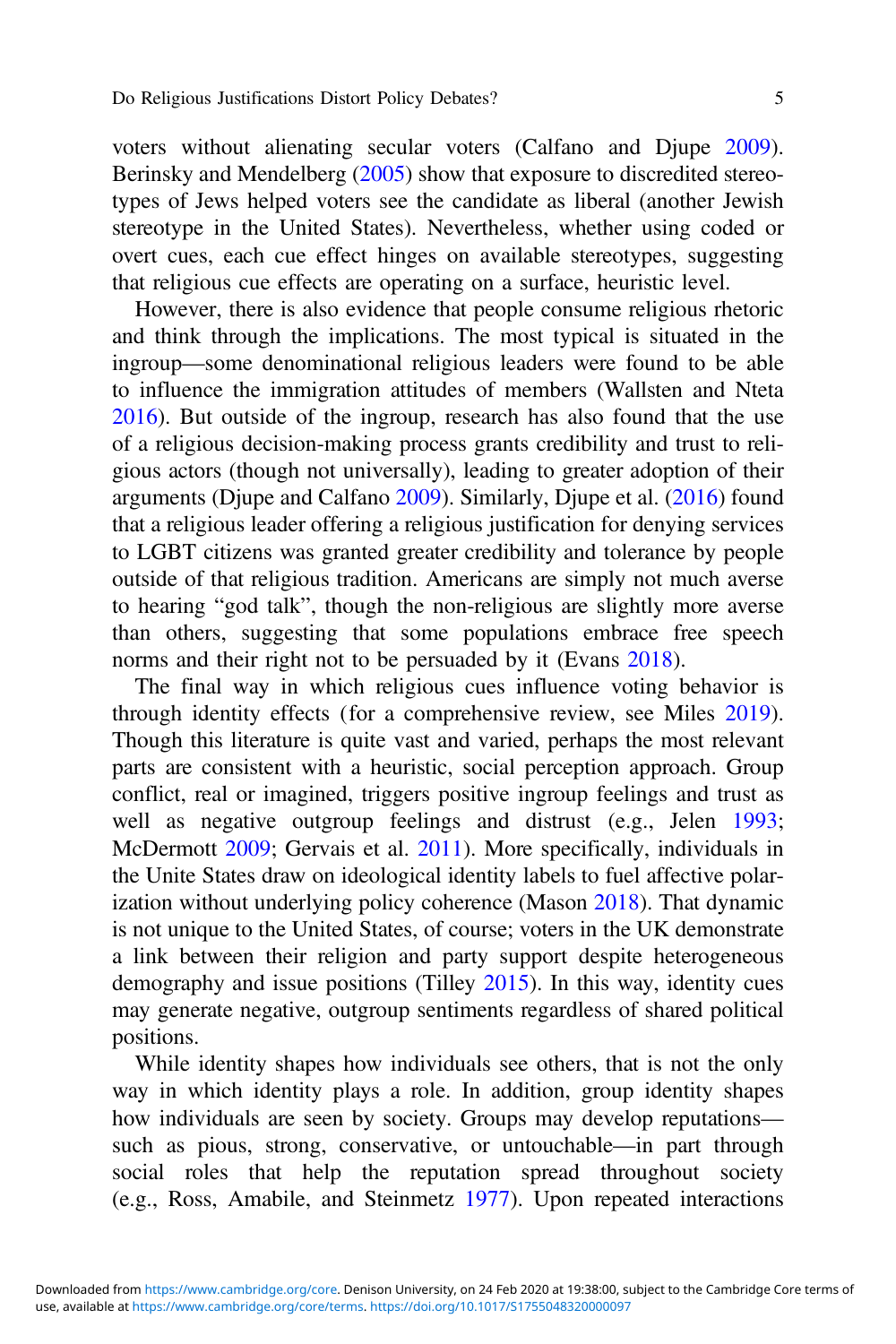approached on the bases of those biases, error-prone stereotypes may harden into reality (e.g., Snyder and Swann [1978](#page-21-0)). As noted above, researchers have observed some of these patterns with respect to religious politicians, who have historically gained trust (e.g., McDermott [2009\)](#page-20-0) and conservative credentials (Calfano and Djupe [2009](#page-18-0)) as a result.

Further explorations are warranted, in part because of the ramifications posed by identity effects of these kinds for the public reason debate. In one understanding, identity-based evaluation of candidates is a further layer exacerbating religious divides, precluding debate, and not just stopping it once invoked. But the social perception perspective has a different implication. Public reason is concerned with divides between groups that end democratic processes, but social perception biases are often shared by people across those divides. Therefore, people who share biases are reasoning together based on shared, if flawed, grounds and pose no threat to democratic processes.

#### THE ASSISTED DYING DEBATE

This paper contributes directly to these debates by empirically testing the effectiveness of religious and secular forms of language centered on the issue of assisted dying. This is a controversial practice that enables terminally ill patients (normally with fewer than 2 years to live) to end their own lives with the aid of a qualified physician or carer. It is an issue that goes to the heart of debates about the relationship between medical technologies, science, and the state. The topic also highlights the political effects of religiosity. Studies have consistently found that people who frequently attend a place of worship, who profess a strong belief in God, and who consider religion to be important in their lives are less likely to express support for assisted dying compared to those who are less or not religious (Verbakel and Jaspers [2010](#page-21-0); Sharp [2016\)](#page-21-0). These findings are mirrored in the UK, where assisted dying remains illegal despite high levels of public support. Although a majority of religious citizens approve of legalization (with attitudes having become increasingly liberal since the 1970s), they tend to be less supportive than citizens who have fewer or no religious convictions (Clements [2014;](#page-18-0) NatCen [2019](#page-20-0)). The majority of religious organizations (with a few notable exceptions) remain strongly opposed (Kettell [2019\)](#page-20-0).

Despite this, public debate on assisted dying in the UK has been conducted in largely secular terms. While religious actors in support of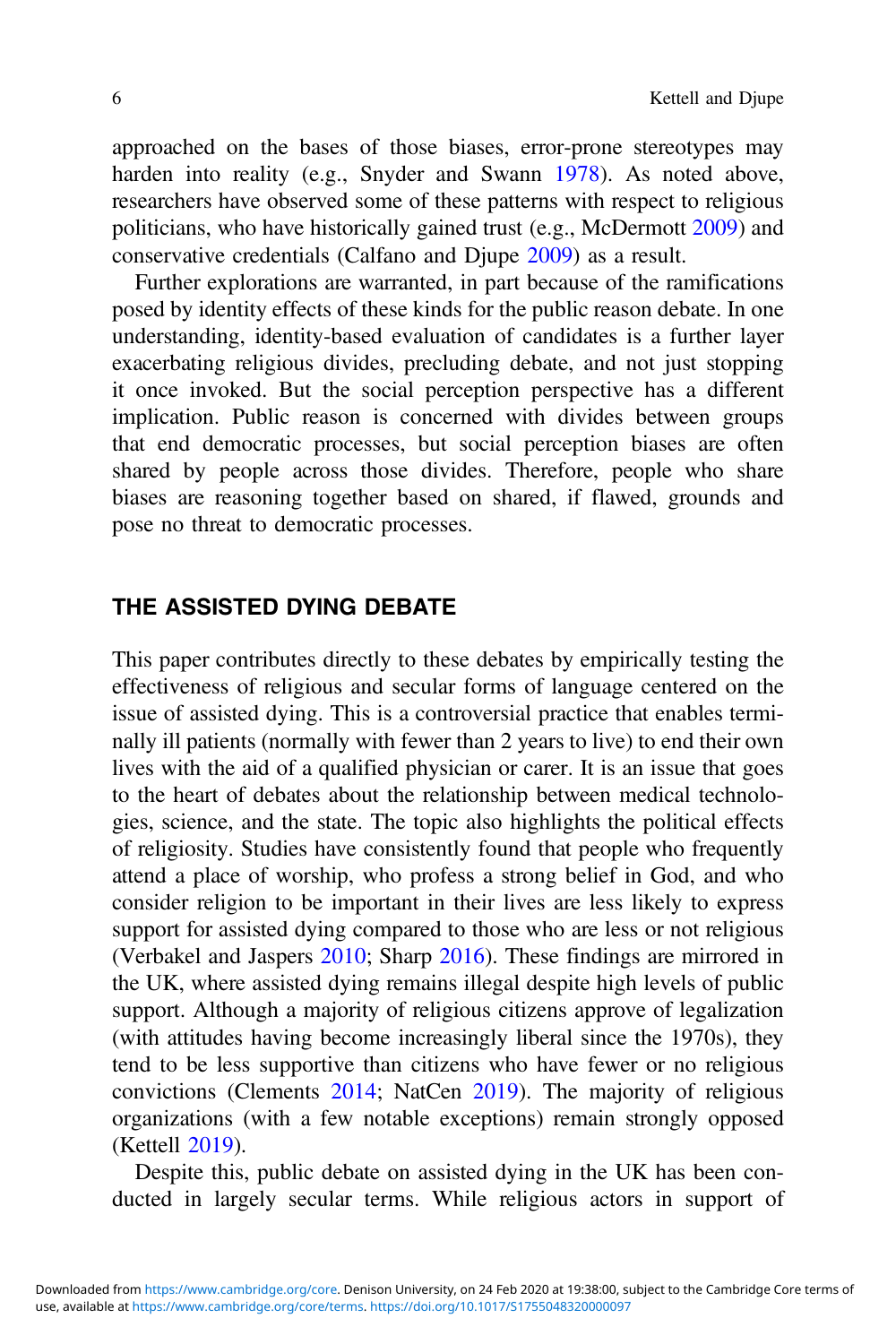legalization have deployed theological arguments emphasizing the need for compassion in the face of unnecessary suffering, and while (the more numerous) religious opponents have maintained that killing is prohibited by scripture and that life is a gift from God (and therefore not within the purview of individuals to dispense with as they please), the prevailing discourse has mostly fulfilled the public reason criterion. Campaigners in favor of legalization have typically based their case on arguments grounded in the secular principles of personal autonomy (i.e., the right of individual citizens to live and die in dignity according to their own ethical values) and a humanitarian desire to avoid unbearable and unnecessary suffering, especially given the futility of prolonging medical treatment for an individual who no longer considers their life to be worthwhile. Most religious opponents of assisted dying have framed their objections in a similar way. The principal arguments here include claims that legalization would put vulnerable groups of people at risk (such as the elderly and the infirm), that the greater need is for more resources to be put into palliative care, that legalization would create irresistible pressures to expand the right to die to an ever-wider range of cases (such as mental illness and other non-terminal conditions), and that changing the law would damage doctor–patient relations (on these points, see Verbakel and Jaspers [2010;](#page-21-0) Kettell [2019](#page-20-0)).

# Hypotheses

The public reason debate concerns the conditions that enable all members of society to accept the results of the democratic process. If this is couched in a language that they can understand and uses arguments that they can accept, then the citizenry is more likely to view the outcome as legitimate. As such, the most optimistic expectation for the reaction to religious cues in a religiously plural democracy is that they are widely translatable. For instance, people will understand that "sin" is equivalent to "wrongdoing". Secular arguments will have the same effect as religious arguments, capturing widely held values to which society adheres. We express this as Hypothesis #1: Religious cues will have no significant impact on citizen views about public policy arguments and/or the actor presenting them.

The studies discussed above, however, are not so sanguine about the way in which religious and secular arguments may be received. They suggest two primary ways in which religious rhetoric may intervene in policy debates. In many societies, religious cues accompany strong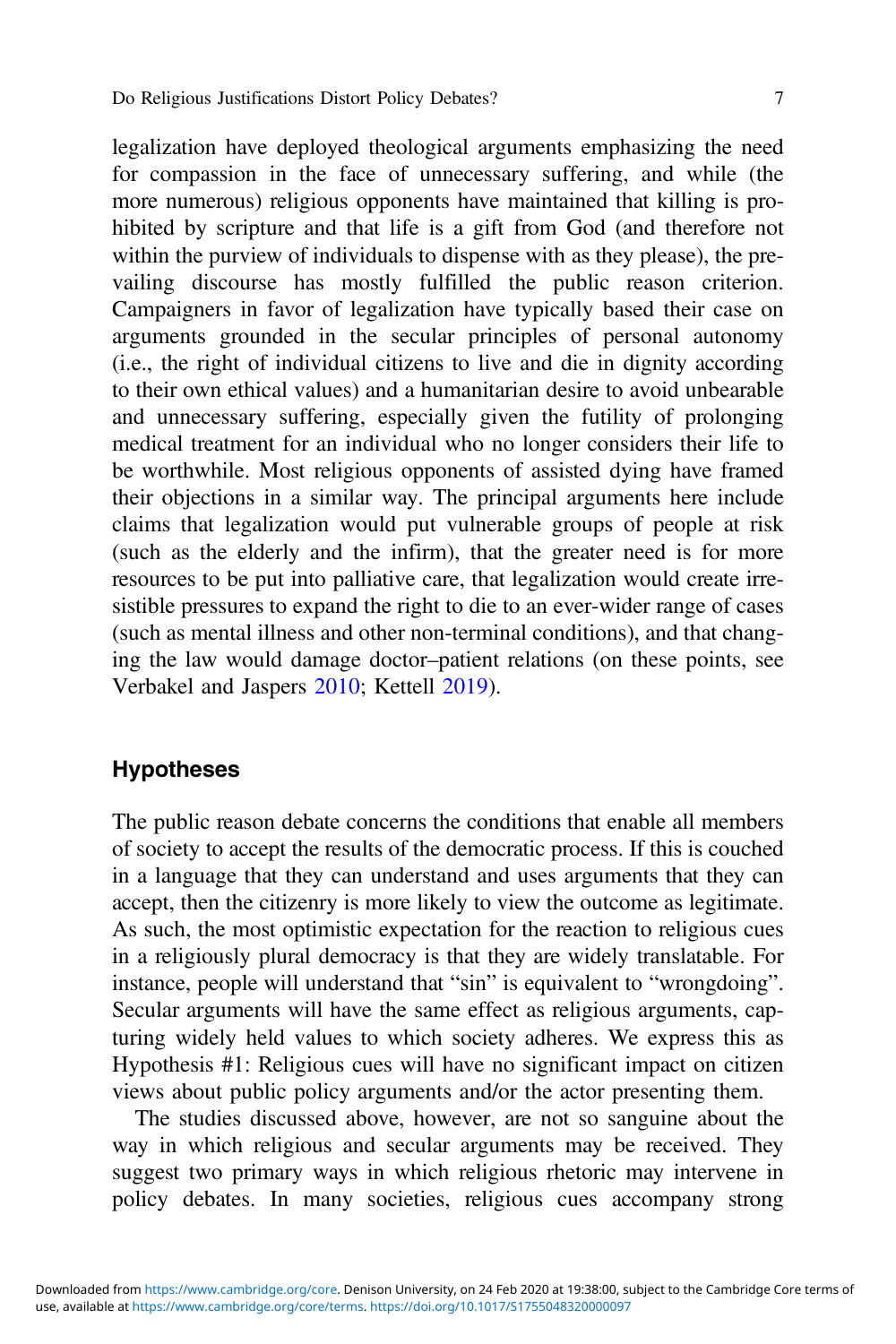stereotypes that individuals rely on to make decisions. In the United States, for instance, the active stereotype is that religious actors are conservative (e.g., Djupe and Calfano [2009](#page-19-0); Castle et al. [2017](#page-18-0)). This heuristic judgment may substitute for processing other available information and, in effect, stop the conversation. That is, even if the religious actor is making a liberal policy argument, the fact that they provide religious cues may send the signal that they are more conservative. Therefore, Hypothesis #2 is that religious cue-givers will be seen as more conservative, regardless of their policy positions.

Two other features of this expectation are notable. First, this heuristic may be widely available and thus may exert sample-level effects—i.e., everyone, on average, may show evidence of this bias. Even though heuristic reliance may distort a policy debate, if it does not distort it unevenly between groups, then arguably the public is reasoning similarly. In this way, public reason requirements are not abridged since groups who do not share the religious or ideological ethos can understand and accept the message similarly to those who do.

An alternate role that religious rhetoric may play is by triggering between-group identity effects. If secular citizens see evidence of religion attached to a policy position, they may reject it as the outgroup, despite evidence that they share a political affiliation or stance (e.g., Tilley [2015](#page-21-0); Evans [2018](#page-19-0); Mason [2018\)](#page-20-0). This hypothesis is the principal worry from a public reason perspective. The same may not be true for religious citizens, since secular information is not the same as anti-religious information. Instead, secular arguments are most often seen as areligious arguments that could be produced by a religious or irreligious source. In this way, Hypothesis #3 is that the effects of religious rhetoric should be more pronounced for secular than religious participants.

#### **METHODOLOGY**

The test for this study involved a survey with an embedded experiment modeled on a version of a questionnaire used in Calfano, Djupe, and Wilson ([2013a](#page-18-0)). Participation was entirely voluntary, and all responses were anonymous.<sup>[3](#page-17-0)</sup> The experiment was a simple  $2 \times 2$  design that varied: (1) support and opposition to an assisted dying policy, and (2) whether the supporting argument was secular or religious. The composition of the treatment led with a generic image of a fictitious candidate for Parliament—a white woman called "Leslie Smith" who was described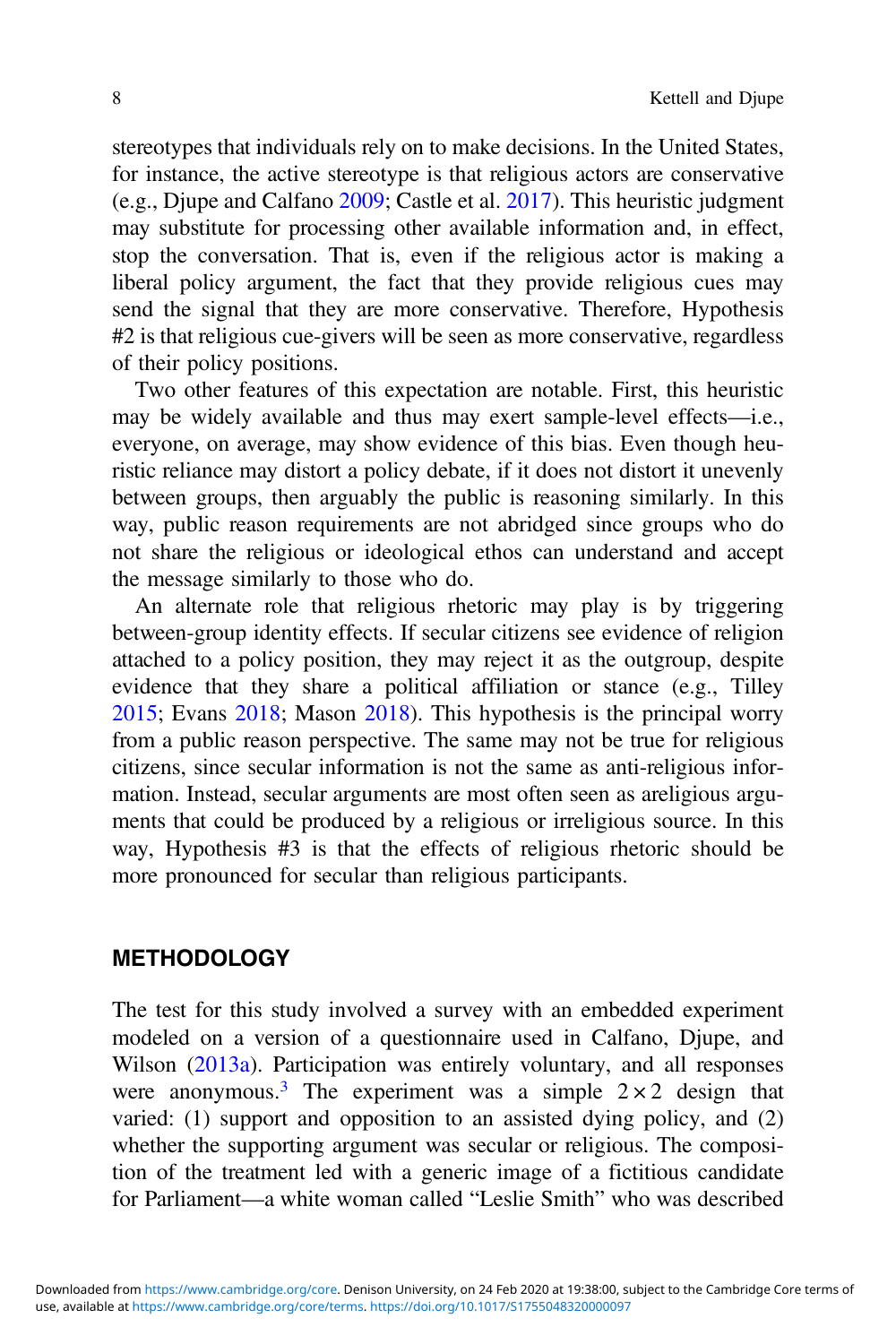as being married, aged 45, and working as a consultant. This description was followed by an expression of her view on the legalization of assisted dying for terminally ill patients with fewer than 6 months to live. This view consisted of one of four randomly allocated statements that were designed to capture the differing religious and secular positions outlined above. For naturalism, the arguments contained in these statements were taken directly from public debates on the issue. These statements were:

- (1) Religious, opposing: "Human beings are made in God's image. Life is the greatest gift from God. This prohibits the deliberate ending of a human life, including our own. Legalization would be sinful."
- (2) Secular, opposing: "Research from around the world shows that legalization would endanger the most vulnerable in our society, break the relationship of trust that exists between patients and doctors, and create pressures to expand the right to die to an ever-wider range of cases."
- (3) Religious, supporting: "God calls on us to show compassion. The golden rule of any religion is to help all those in need. Legalization would put these ethics into practice. I believe that it would be sinful to oppose a measure that can reduce human suffering."
- (4) Secular, supporting: "Legalization gives people greater autonomy over their own lives and reduces human suffering. Safeguards ensure that the most vulnerable members of society are protected. Research from around the world shows that legalization produces no adverse social effects."

Participants were then asked a series of questions about Leslie Smith's qualities as a candidate, including her perceived political orientation (left–right), her degree of religiosity, the extent to which she was considered to be an advocate for personal responsibility, and whether or not participants would consider taking advice from her.[4](#page-18-0) These constitute the primary dependent variables in this study.

We pursue two analytical strategies. First, we look to see whether the treatments produced sample-level differences in perceptions of and support for the candidate. By evaluating the perceived ideology and religiosity of the candidate, we can determine whether religious and secular rhetoric are interchangeable for each policy position. Second, we also assess the possibility that religious and secular participants see the world differently. This entails testing the effects of the treatments, conditional on the religious/secular identity of the participant. As will be seen, the first aim is accomplished by showing the interactions, so in the name of efficiency, we only present the interaction results.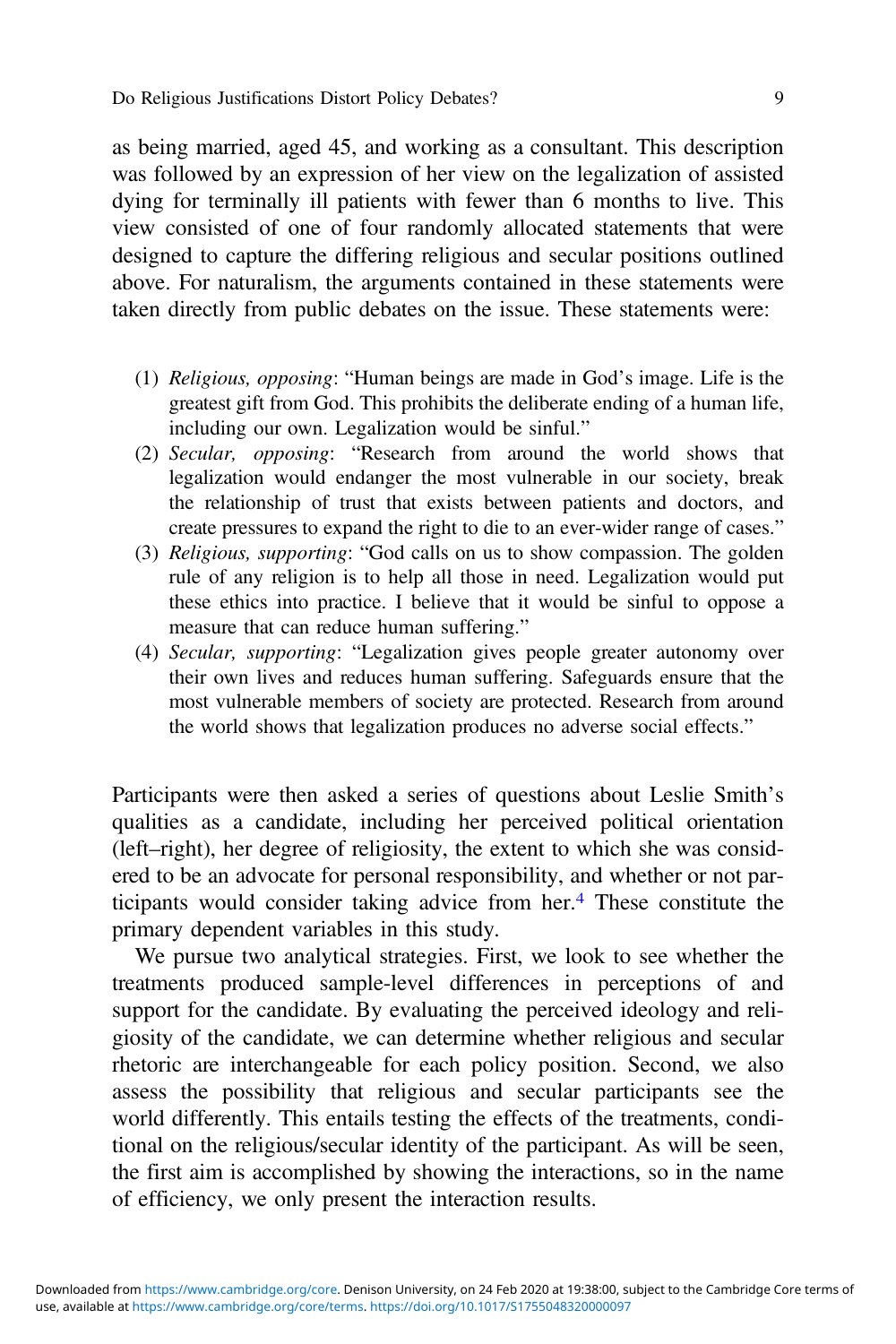The sample was composed of responses from 332 participants in an introductory Politics class at the University of Warwick, with the experiment conducted during the final (exam revision) lecture to maximize participation. The concern for all samples used in experimentation is external validity—can results found with "college sophomores in the lab" (Sears [1986](#page-20-0)) add to scientific literatures as being suggestive of how representative populations would react? The discussion of student samples has focused on whether there is a crucial variation in the sample, whether the sample looks like the population, and whether students respond like adults. Students have been found, for instance, to have identities that are less stable, belong to social networks that are in flux, have weaker attitudes, possess greater compliance with authority figures and stronger cognitive skills. In addition, they tend to be less religious and less political than the average adult (on these points see, e.g., Sears [1986](#page-20-0); Kam, Wilking, and Zechmeister [2007](#page-19-0); Druckman and Kam [2011](#page-19-0)).

These concerns are largely alleviated by the composition of the sample. The sample was split nearly evenly by gender (54% women), was majority white (66%), moderate on average (2.7 on a 5-point scale), politically interested (3.1 on a 1–4 scale), and not very religious (averaging just below "several times a year" for attendance at a place of worship). These statistics and scale notations are shown in the Appendix ([Table A1\)](#page-22-0). This helps to confirm that there is variation in the sample. It is more non-white than the UK as a whole (being 87% white, according to the 2011 census), and, critically, it is roughly as non-religious as the British public—55% of the sample claims the identity "None, nothing, secular" compared to 52% found by the 2019 British Social Attitudes Survey (NatCen [2019](#page-20-0)). Alongside this, Druckman and Kam [\(2011](#page-19-0)) provide evidence that student samples can respond in similar ways to adult samples on most types of questions, those with both homogeneous (the same across the population) as well as heterogeneous treatment effects. That said, the usual caution should be employed—this is only one study with a sample of limited scope.

The other element of external validity concerns whether the treatmentparticipant interaction is plausible. If experiments address how the world could be, then a critical question is whether participants could reasonably be exposed to the rhetoric we employ. Alongside the ongoing debate over assisted dying that we discussed above, recent years have seen the emergence in the UK of high-profile political tensions over issues such as the legalization of same-sex marriage and cases of alleged employment discrimination on religious grounds, several of which were ultimately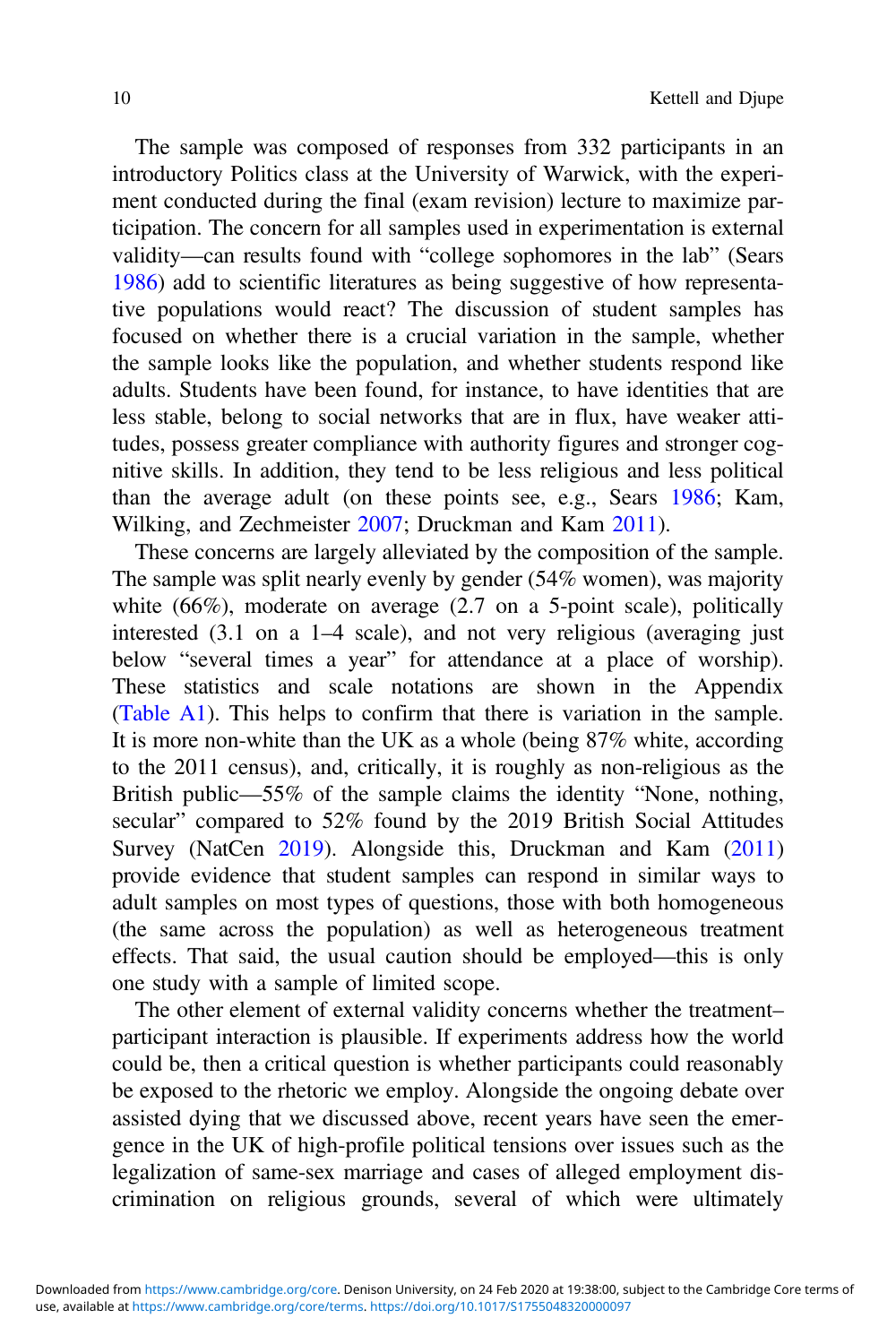resolved only by the European Court of Human Rights. In this context, participants in the survey were likely to have been exposed to both religious and secular forms of argumentation and were therefore reasonably well-placed to respond to them.

The number of surveys returned varied somewhat by treatment, as one cell (secular, opposed) was returned by fewer participants (64) compared to the others (87, 87, 94). However, this treatment group did not stand out from the others in terms of its demographic composition. On two of three measures, the sample was effectively randomized. There were no significant deviations across treatments on gender (ANOVA,  $p = 0.80$ ) and pre-university attendance at a place of worship ( $p = 0.88$ ). There was a significant variation on race and ethnicity ( $p < 0.01$ ), with white proportions ranging from 0.53 to 0.77. Therefore, the analyses employ models to assess treatment effects which control for these variables to help adjust for treatment composition variation. Tables with full model results are available in the Appendix [Table A2.](#page-24-0) We focus on the figures of the effects of interest—interactions of religious/secular respondents with the treatments—in the text.

In each figure, we translate statistical tests into the equivalent visual representations of uncertainty. That is, while it is commonplace to simply use 95% confidence intervals on all visuals, comparison of multiple 95% intervals is a much more restrictive test than assessing whether a mean difference is different from zero with 95% confidence; it is actually equivalent to a  $p < 0.01$  test (Knol, Pestman, and Grobbee [2011](#page-20-0)). Multiple sources recommend translating statistical tests into confidence intervals that mimic the desired test—the non-overlap of two 84% confidence intervals is the equivalent of a single  $95\%$  test of significance, such as a *t*-test (Goldstein and Healy [1995](#page-19-0); Payton, Greenstone, and Schenker [2003](#page-20-0); Knol et al. [2011;](#page-20-0) MacGregor-Fors and Payton [2013](#page-20-0)).

One final potential issue is the well-known "WEIRD problem" namely that much scholarly research tends to use participants drawn from countries that are Western, Educated, Industrialized, Rich, and Democratic (Henrich et al. [2010\)](#page-19-0), reducing the extent to which their findings can be generalized to wider ('non-WEIRD') populations. In this particular case, given that the central terms of the debate about the value of religion and public reason refer to WEIRD countries ( particularly in the United States and Western Europe), we did not consider this issue to pose any special difficulties.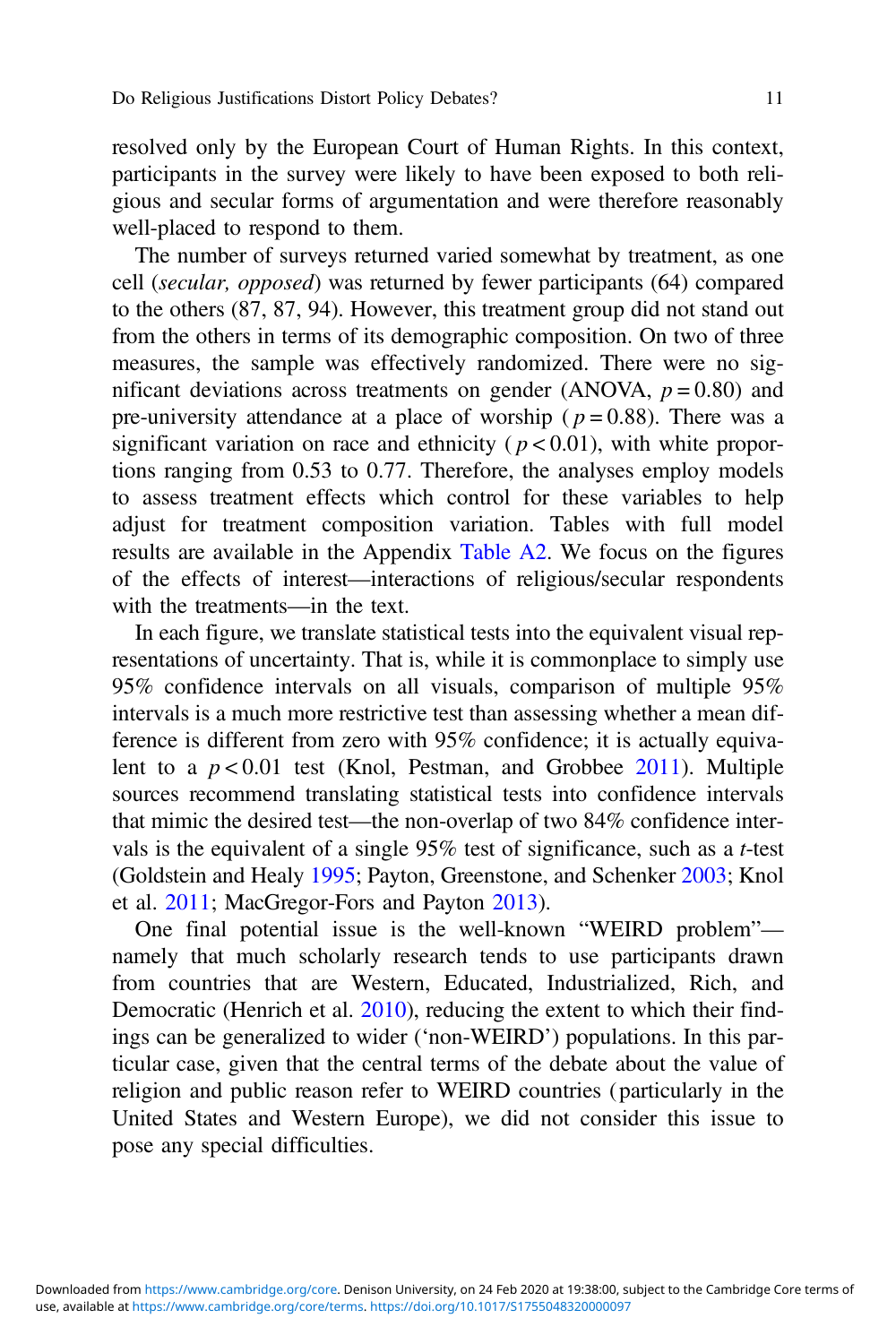### RESULTS: RELIGIOSITY

The survey asked participants how religious they thought the candidate was, which could be a straightforward exercise of seeing religious cues in play and attributing them to the candidate. The simple expectation is therefore that the two conditions with religious cues, regardless of position, would be viewed as more religious. However, the results in Figure 1 show something slightly different. It is clear that participants factored in the stance of the candidate—those candidates against assisted dying were viewed as being more religious than those in support of legalization. That is true for both secular and religiously identified participants. There is one significant difference between secular and religious people within the treatments (on the religiosity of the *oppose*, secular candidate), but the overall pattern is the same. Within each stance, the religious cuegiver is seen as having greater religiosity, though it is almost superfluous for the candidates opposed to assisted dying.



Note: Confidence intervals displayed are 84%; any two non-overlapping CIs would be significantly different in a single 95% t-test.

FIGURE 1. How Perceptions of the Religiosity of an Elected Official Shift with Secular and Religious Arguments Depending on Stance and Religious Identity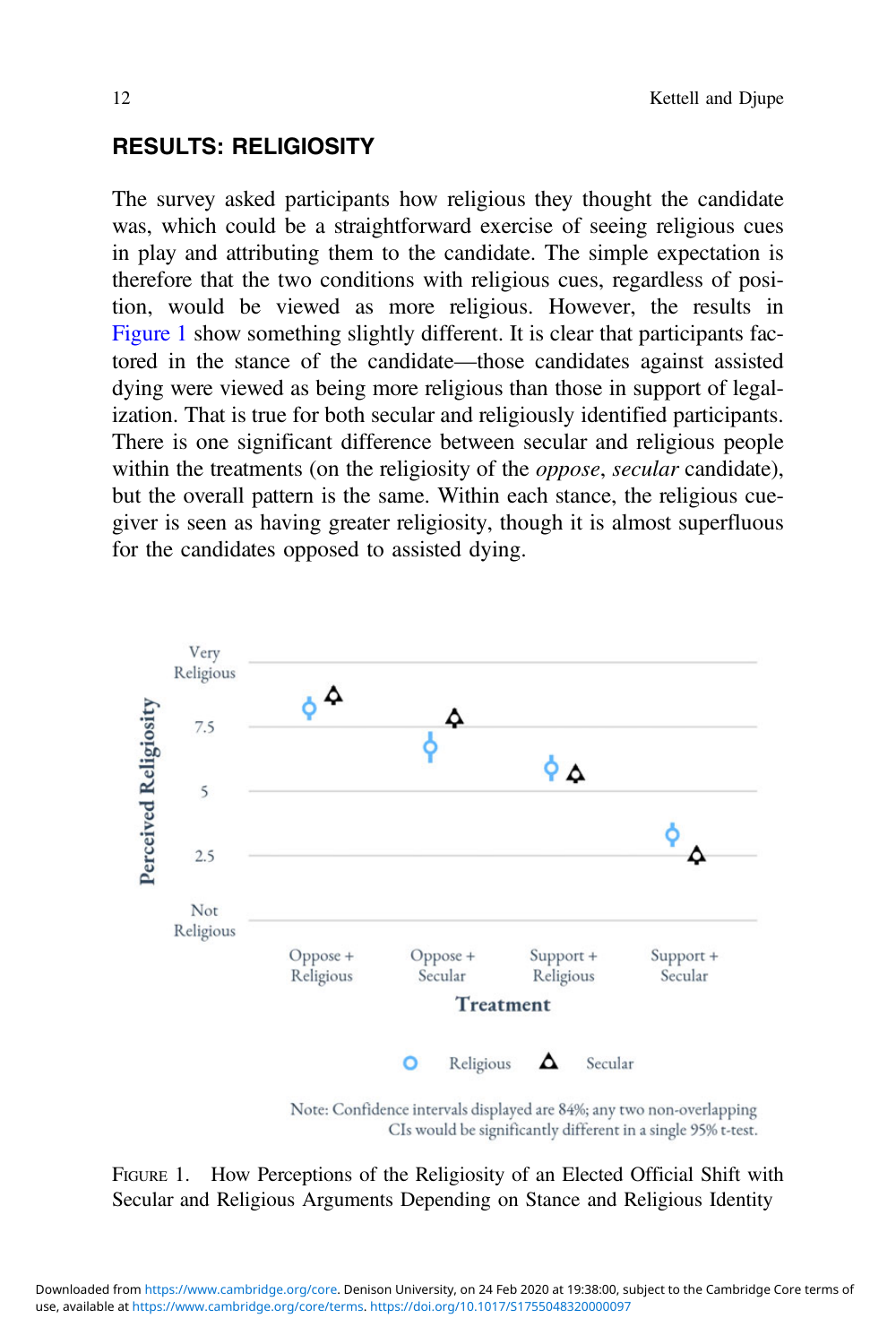Apparently, a conservative stance on what might be termed a moral issue is de facto sending a clear religious signal. That is unexpected when taking a liberal position, so the addition of the religious cue improves their perceived religious identity, though it is still less than what is ascribed to the candidates that oppose assisted dying. Another way to view the results, though, is as a reflection of the extent to which religion is well integrated into the political life of the UK (e.g., Tilley [2015](#page-21-0)), such that adding a religious argument does not shift perceptions appreciably, especially on the conservative side. This is not the pattern of religion as a conversation stopper.

# RESULTS: IDEOLOGY

Figure 2 shows the same analysis, but with the perceived political ideology of the candidate as the dependent variable. Simple expectations are



Note: Confidence intervals displayed are 84%; any two non-overlapping CIs would be significantly different in a single 95% t-test.

FIGURE 2. How Perceptions of the Ideology of an Elected Official Shift with Secular and Religious Arguments Depending on Stance and Participant Religious Identification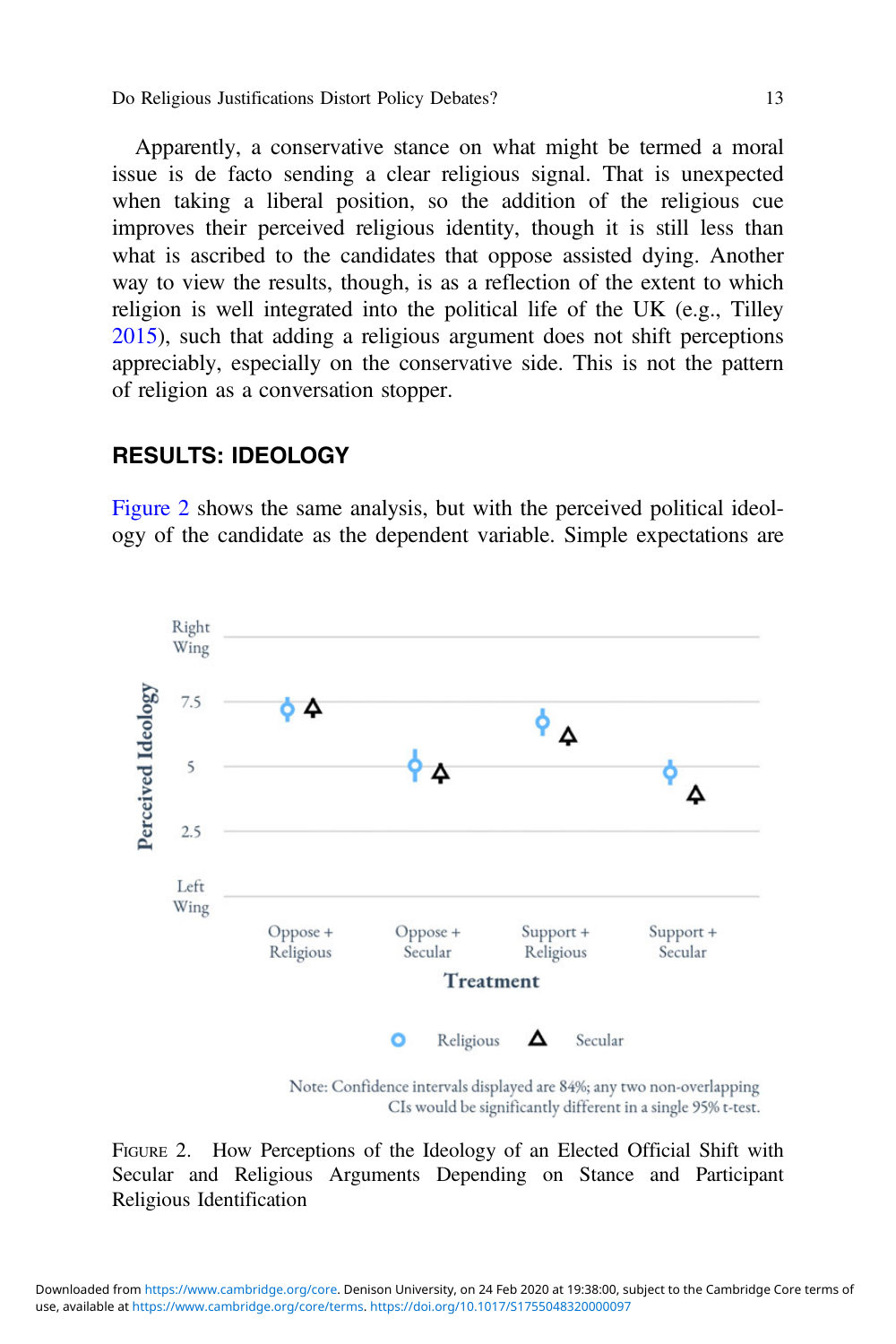that candidates opposed to assisted dying would be seen as conservative (right wing), while those in support would be seen as liberal (left wing). The results, however, suggest some interplay with religious rhetoric. Those candidates using religious rhetoric are seen as being more conservative, regardless of their position. That is, the candidate in support of assisted dying but using religious language is seen as more conservative than the candidate opposed to the policy and using secular language. Still, the issue position does have an impact—among the candidates using religious rhetoric, those opposed are seen as more conservative.

In this case, it is surprising to note that the observed pattern is not a function of the religious identity of the participant—these are samplelevel effects. Religious participants have the same view of these candidates as their secular counterparts. Again, this is not a pattern we would expect if religion were a conversation stopper. Religion appears quite well integrated into public policy decisions, especially on the right. That, of course, poses a problem because religious rhetoric is stereotyped as conservative even when it is justifying more liberal positions. In this way, it could be argued that religion is more of a thinking stopper, because it provides such a powerful heuristic for conservatism.

## RESULTS: PERSONAL RESPONSIBILITY

In order to assess what participants meant by identifying the candidates as being right or left wing, we asked them to assess the extent to which the candidate backed a politics of personal responsibility. To us, this signaled that the candidate would be concerned with the individual and individual choices. This might be juxtaposed with a communitarian concern for community standards and the health of the group. Religious groups vary on this dimension, of course, but religion has often been associated with pressing moral standards that are intended to impinge on particular individuals more than others. The treatments do not draw a bright line on this score, but the *religious, support* condition emphasizes the individual in its rhetoric, which leads us to suspect that the legalization side would be seen as more individual-oriented and the opposing side would be seen as less so.

[Figure 3](#page-14-0) shows the results that accord with the stereotype of religion as communitarian. Here, both religious rhetoric conditions are seen as being less focused on individual responsibility, while the secular condition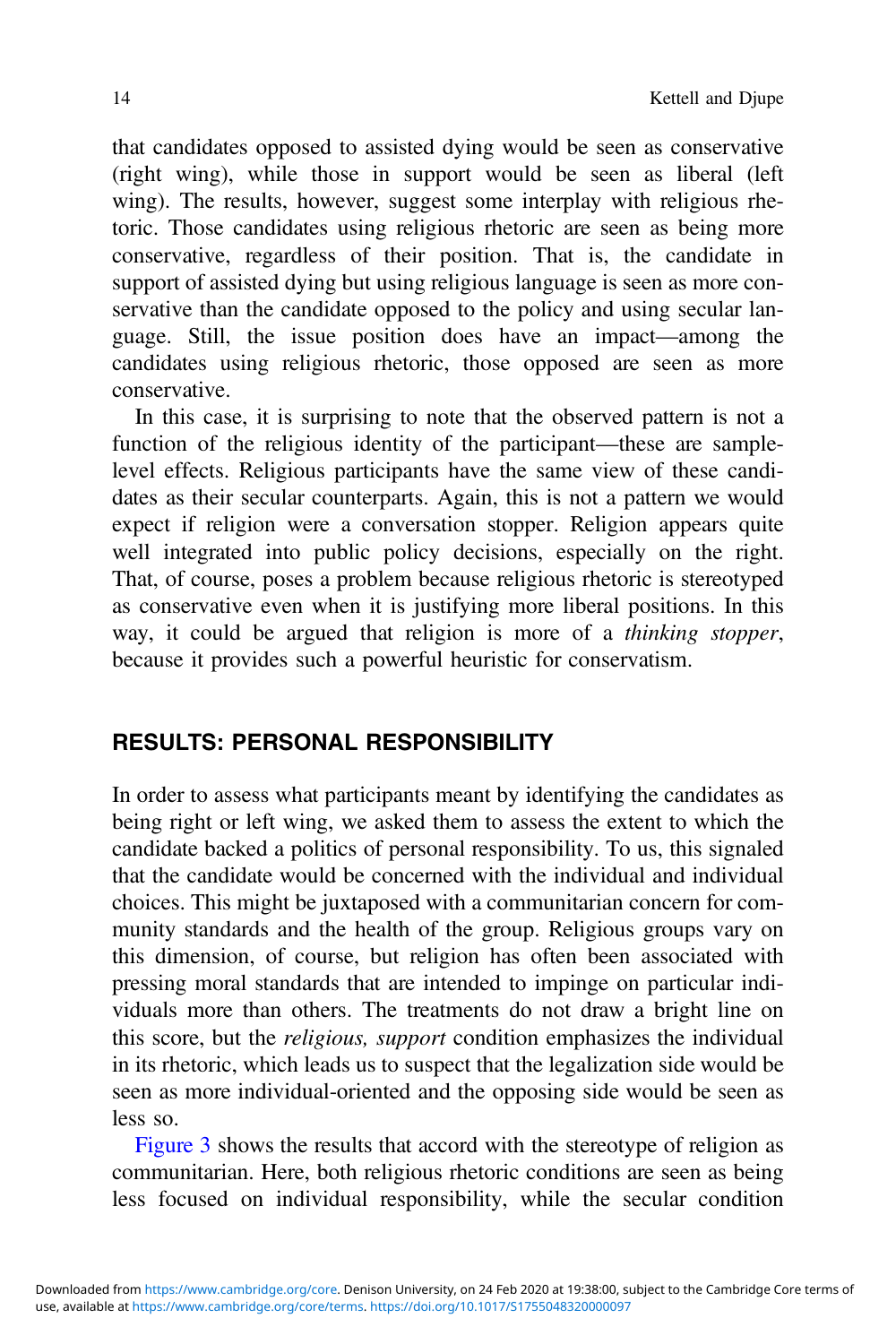<span id="page-14-0"></span>

Note: Confidence intervals displayed are 84%; any two non-overlapping CIs would be significantly different in a single 95% t-test.

FIGURE 3. How Participants View the Candidate's Ideological Nature Hinges on Rhetoric, not the Participants' Religious Identity

candidates are seen as being more focused on it. Religious cue-giving candidates are seen uniformly—religious rhetoric candidates are indistinguishable from each other by both religious and secular participants. The secular rhetoric candidates show more variation. In particular, secular participants see the *secular*, *support* candidate as distinguishably more focused on personal responsibility. Religious participants show a pattern suggestive of that same distinction, but that difference is not statistically significant.

One possible reason for these findings is that religious rhetoric does not lend itself well to expressions of individual rights, though there is ample evidence to suggest otherwise. Thus, even when religious language was used to support the legalization of assisted dying, respondents may have felt as though the candidate was doing this with recourse to communitarian reasons and concerns. From a religious perspective, the moral approach to assisted dying is shaped by notions of divine will—in this case, the view that it would be sinful to oppose measures to alleviate suffering—as opposed to liberal notions of human rights deriving from the individuals themselves. At the same time, however, we emphasize that,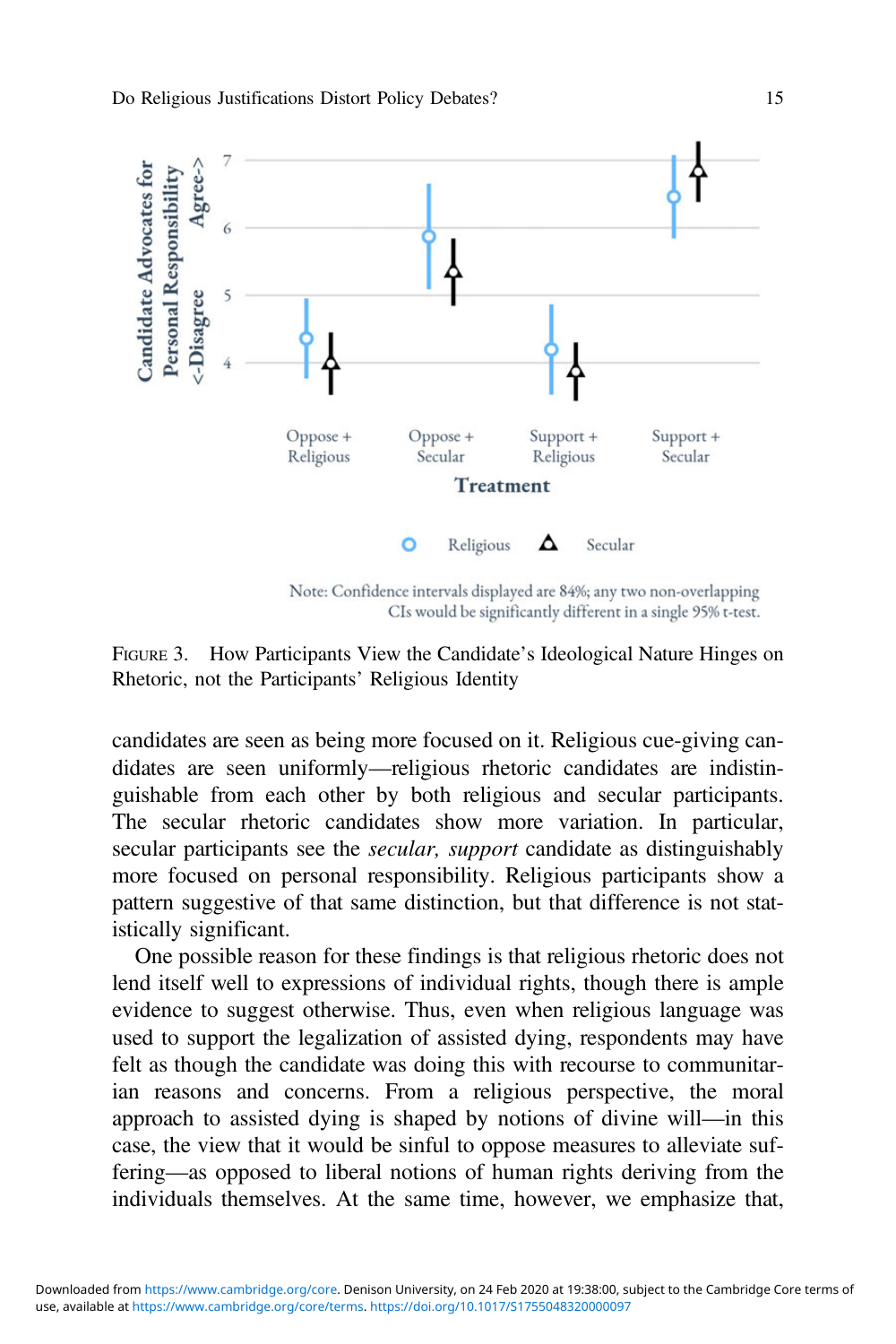even if these findings show a bias in judgment about the specific form of arguments being used by the candidates, both religious and secular participants are reasoning together, and are not being divided by this bias.

## RESULTS: TAKING ADVICE

The survey included an item that addresses whether participants would respond positively to information from the hypothetical candidate for public office or would remain closed off to it. More specifically, the question asked, "Other things being equal, I would take personal advice from Leslie Smith." The offered response options ranged from strongly disagree to strongly agree. Perhaps unsurprisingly, enthusiasm for taking advice from an adult in this sample population was tepid at best. In only one case (secular respondents supporting the secular, support candidate) did the level of support clear 5, the scale midpoint. Still, support was distinguishable among many groups in a similar pattern to previous analyses.[5](#page-18-0)

Secular participants show the least support for the *religious*, *oppose* candidate, which is to be expected, but their support shows the same fealty to secular rhetoric as before. That is, among the two candidates who share the same position, support by secular participants for the candidate employing a religious argument is considerably lower. Their willingness to take advice from the oppose, secular candidate is numerically (but not statistically) ahead of the support, religious candidate. Religious participants, on the other hand, are indistinguishable from each other. There is some suggestion that they support legalizing assisted dying more than they oppose it, since they show a slightly (but not statistically) higher willingness to take advice from the secular, support candidate than from the *religious*, *oppose* candidate.

#### RESULTS: RELIGIOUS GUIDANCE

It is possible (if remotely) that reading about candidates taking positions that people may disagree with can change their salient self-reports. As such, we sought to see whether the treatments had an effect on participant religiosity. This is not an ideal design, however, since we do not have prior reports to enable the documentation of the individual change. Instead, we can only assess whether group means vary across the conditions. In an analysis of whether the respondent considers herself to be a religious person (strongly disagree to strongly agree), there is no variation across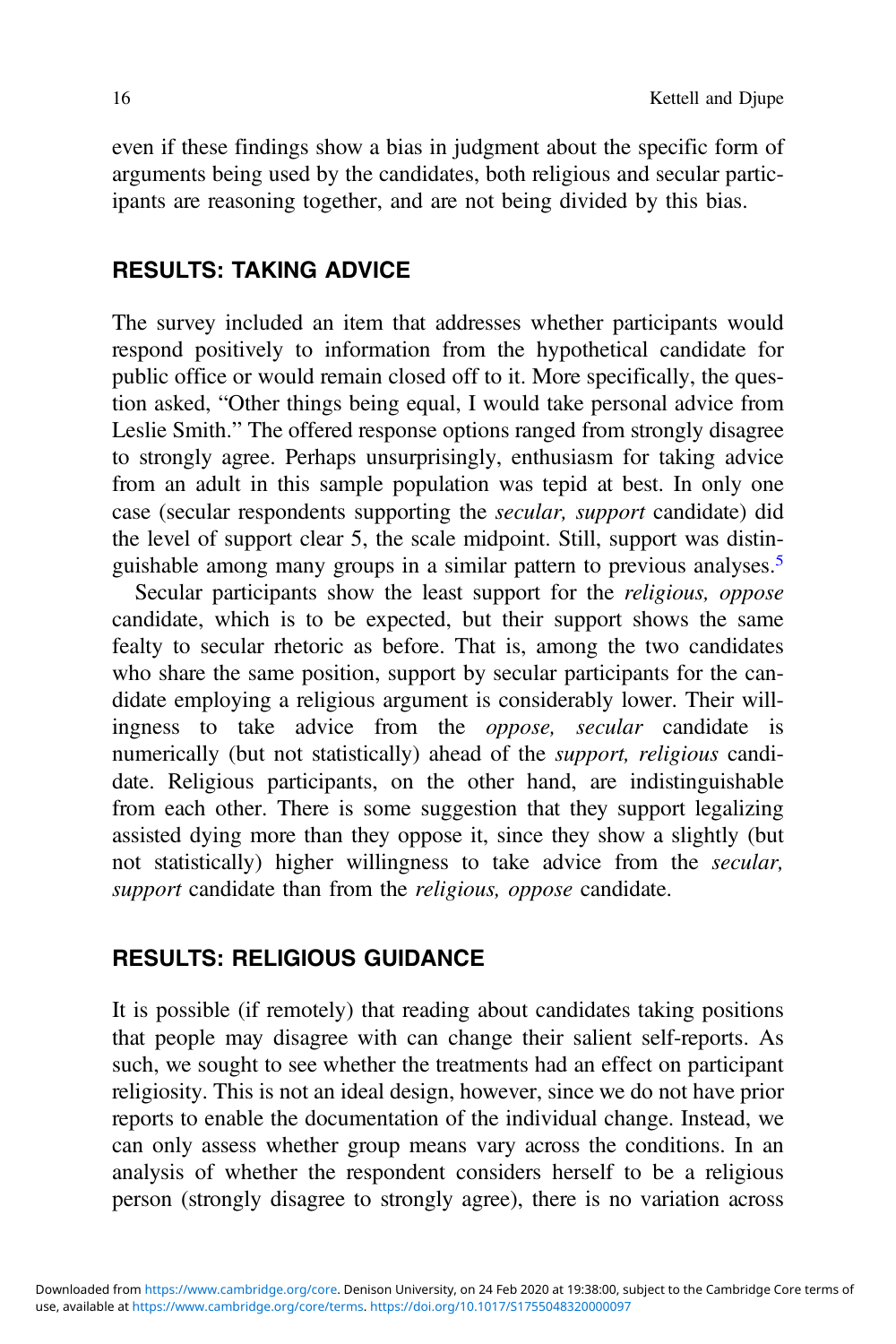the conditions (controlling for gender and race—see Appendix [Figure A1\)](#page-25-0). However, there is one significant contrast in religious guidance levels between the two oppose conditions. Participants in the *oppose, secular* condition report lower levels of guidance ( $p = 0.03$ ) compared to the oppose, religious condition. We do not wish to make too much of this finding since it is not mirrored in other measures, but it does signal that people can be conservative without religion. Guidance in the oppose, secular condition is not distinguishable from the levels seen in either support condition. As a result, guidance was included in each of the other models to guard against mediating effects.

#### **CONCLUSION**

Scholars engaged in debates around the use of public reason typically contend that religious arguments should have no role in the processes of democratic deliberation and that political discourse ought to take place using a form of language that all reasonable citizens can understand. This view is predicated upon various assumptions about the nature of religious argumentation, not least being that it amounts to some form of conversation stopper, effectively impeding the possibility of open democratic debate. The results of the study conducted here provide qualified empirical support for these assertions. They show that, while religion is not the automatic bar to conversation that some have made it out to be, the use of religious discourse can nevertheless have a distorting effect on policy debates. There is widespread evidence sufficient to reject Hypothesis #1 that religious arguments are easily translatable and will have no distorting effects on public debate.

One of the key findings affirms the close link between religious cues and the assumption of conservative attitudes. Both secular and religious participants perceived candidates taking a conservative stance on assisted dying (opposing legalization) as being more likely to be religious, and saw candidates using religious rhetoric as being more likely to be conservative, even when they supported a liberal position (changing the law). Critically, however, this pattern does not appear to violate the concerns over public reason since the stereotype is employed by both groups across the identity divide. Distortions in policy debates linked to religion are not problematic as long as everyone understands the language cues in the same way. This supports Hypothesis #2.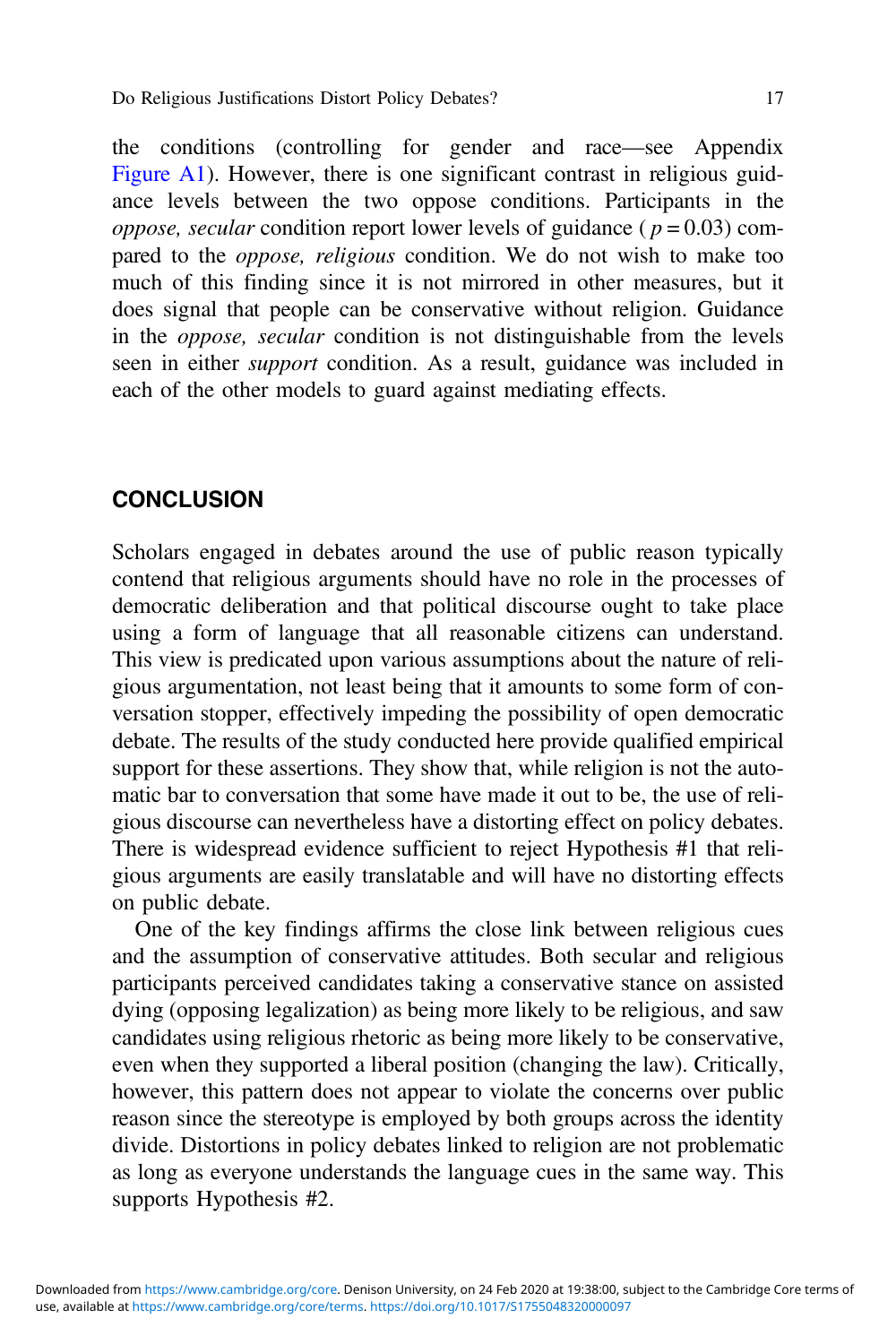<span id="page-17-0"></span>Similarly, candidates using religious rhetoric were seen to be more community focused and less concerned with promoting personal responsibility. Differences were also found in terms of the willingness of participants to vote for candidates based on their perceived religious views. Secular participants were more willing to vote for secular candidates and, conversely, less ready to vote for candidates using religious rhetoric, regardless of their policy views; the effects were much more muted for religious participants. This is a problem from a public reason perspective since secular participants are clearly rejecting views based on a stereotype. In contrast, religious participants were influenced more by the candidate's views on the policy issue of assisted dying—the religious and secular cues made little difference to their candidate support (in support of Hypothesis #3). One way to read these results is that religious rhetoric can produce a dampening effect on public responsiveness to policy positions, and that the use of a secular discourse is more likely to elicit a positive result since it is not rejected by the religious and is affirmed by the secular.

These findings have clear implications for religious actors engaged in policy debates, but also for scholars engaged in debates around the use of public reason. Religious language is not considered to be wholly alien, but it has limited power to persuade. Moreover, religious cues produce distortions, but not always in ways consonant with identity conflict. In this sample, participants understood religion to stand for conservatism consistently across the key identity divide. Though not ideal from a deliberative perspective, it is arguably not a problem from a public reason perspective and this insight is a new one in this literature.

It would be wrong to simply assume that religion is a conversation stopper, but further studies are needed into the real-world effects of secular and religious language across issue areas and differing national contexts. In particular, we need to understand the contexts in which religion's involvement in public debate plays these different roles—as a partner, as a heuristic distorter, and as a conversation stopper.

#### NOTES

<sup>1.</sup> We would like to thank the two anonymous reviewers for their thoughtful comments and suggestions on an earlier version of this paper. We would also like to thank Angelia Wilson, who brought us together at a conference at the University of Manchester.

<sup>2.</sup> This is a complicated term since it is possible to be religious and use secular language at the same time. Here, by secular, we mean that the group did not identify with a religious group in a survey.

<sup>3.</sup> This project was reviewed and approved by the Humanities and Social Science Research Ethics Committee at the University of Warwick.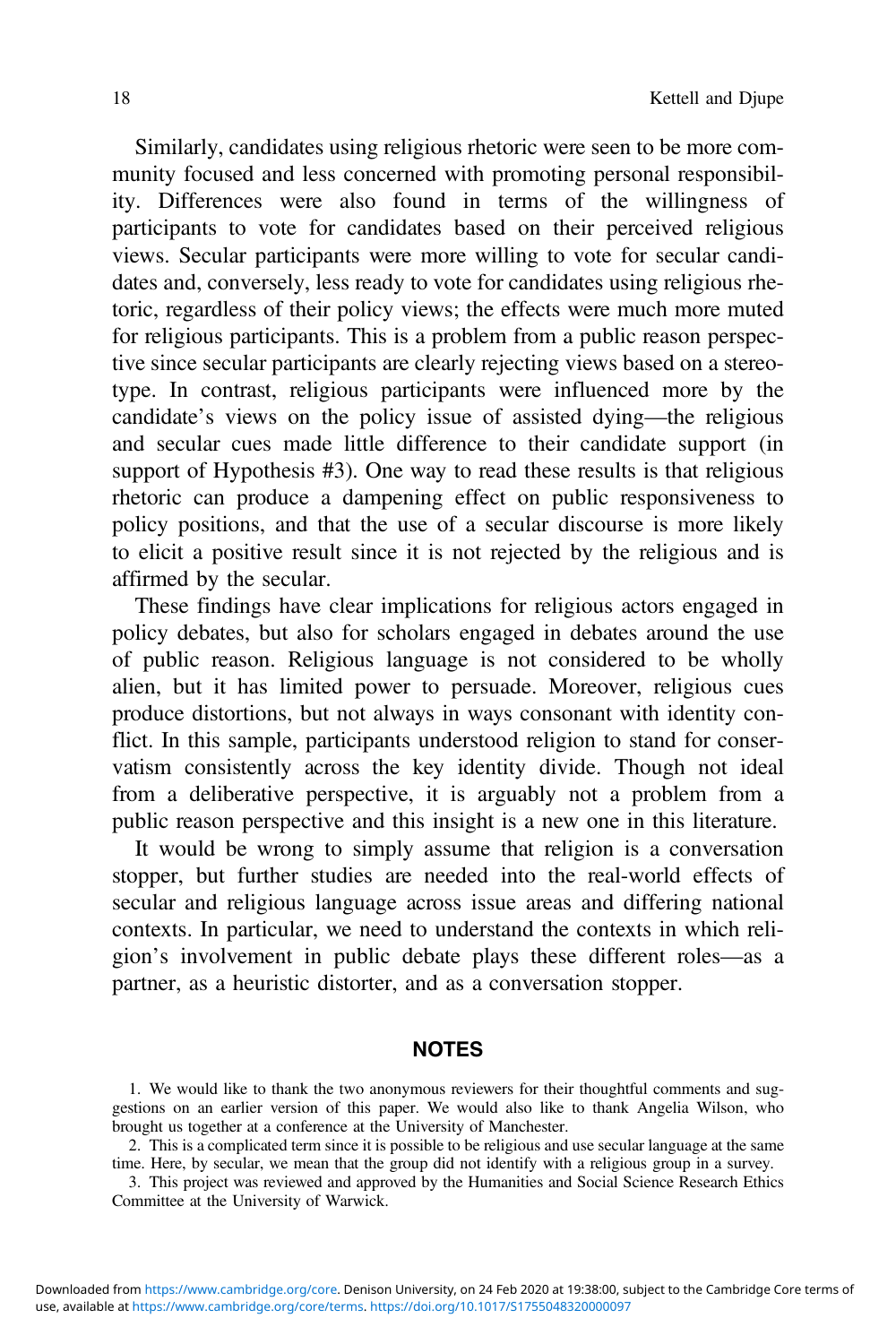<span id="page-18-0"></span>4. We also examined whether participants would vote for the candidate, the results of which are in the Appendix.

5. We also estimated a model of prospective vote support that strongly resembles this pattern. The results and a brief discussion of this are available in the Appendix [\(Figure A2](#page-25-0)).

#### **REFERENCES**

- An-Na'im, A. 2005. "The Dichotomy Between Religious and Secular Discourse in Islamic Societies." In Women and Islam: Critical Concepts in Sociology, Vol. I. ed. H. Moghissi. pp. 51–60. London: Routledge.
- Audi, R. 2000. Religious Commitment and Secular Reason. Cambridge: Cambridge University Press.
- Bader, V. 2009 Secularism, Public Reason or Moderately Agonistic Democracy? In Secularism, Religion and Multicultural Citizenship, eds. G. B. Levey and T. Modood. pp. 110–135. New York: Cambridge University Press.
- Benson, B. V., J. L. Merolla, and J. G. Geer. 2011. "Two Steps Forward, one Step Back? Bias in the 2008 Presidential Election." Electoral Studies 30 (4): 607–620.
- Berinsky, A. J., and T. Mendelberg. 2005. "The Indirect Effects of Discredited Stereotypes in Judgments of Jewish Leaders." American Journal of Political Science 49 (4): 845–64.
- Beyerlein, K., and C. J. Eberle. 2014. "Who Violates the Principles of Political Liberalism?: Religion, Restraint, and the Decision to Reject Same-sex Marriage." Politics & Religion 7 (2): 240–264.
- Boas, T. C. 2014. "Pastor Paulo vs. Doctor Carlos: Professional Titles as Voting Heuristics in Brazil." Journal of Politics in Latin America 6 (2): 39–72.
- Boas, T. C. 2016. "Pastors for Pinochet: Authoritarian Stereotypes and Voting for Evangelicals in Chile." Journal of Experimental Political Science 3: 197–205.
- Calfano, B. R., and P. A. Djupe. 2009. "God Talk: Religious Cues and Electoral Support." Political Research Quarterly 62 (2): 329–339.
- Calfano, B. R., P. A Djupe, and A. R Wilson. 2013a. "God Save This "Broken" Land: The Efficacy of Closed-Circuit Voter Targeting in a U. K. Election." Politics & Religion 6 (1): 50–73.
- Calfano, B. R., A. J. Friesen, and P. A Djupe. 2013b. "Mitigating Mormonism: Overcoming Religious Identity Challenges with Targeted Appeals." PS: Political Science & Politics 46: 562–568.
- Carle, R. 2005. "Revealing and Concealing: Islamist Discourse on Human Rights." Human Rights Review 6 (3): 122–137.
- Carter, S. L. 1993. The Culture of Disbelief: How American Law and Politics Trivialize Religious Devotion. New York: Basic Books.
- Castle, J. J., G. C. Layman, D. E. Campbell, and J. C. Green. 2017. "Survey Experiments on Candidate Religiosity, Political Attitudes, and Vote Choice." Journal for the Scientific Study of Religion 56 (1): 143-161.
- Chaplin, J. 2009. "Talking God: The Legitimacy of Religious Public Reasoning." Ethics in Brief 13 (5).
- Ciszewski, W. 2016. "Narrow or Broad? Questioning the Scope of Public Reason." Nauki Humanistyczne 14: 79–96.
- Clements, B. 2014. "Religion and Attitudes towards Euthanasia in Britain: Evidence from Opinion Polls and Social Surveys." [http://www.brin.ac.uk/2014/religion-and-attitudes](http://www.brin.ac.uk/2014/religion-and-attitudes-towards-euthanasia-in-britain-evidence-from-opinion-polls-and-social-surveys/)[towards-euthanasia-in-britain-evidence-from-opinion-polls-and-social-surveys/](http://www.brin.ac.uk/2014/religion-and-attitudes-towards-euthanasia-in-britain-evidence-from-opinion-polls-and-social-surveys/) (3 January 2014)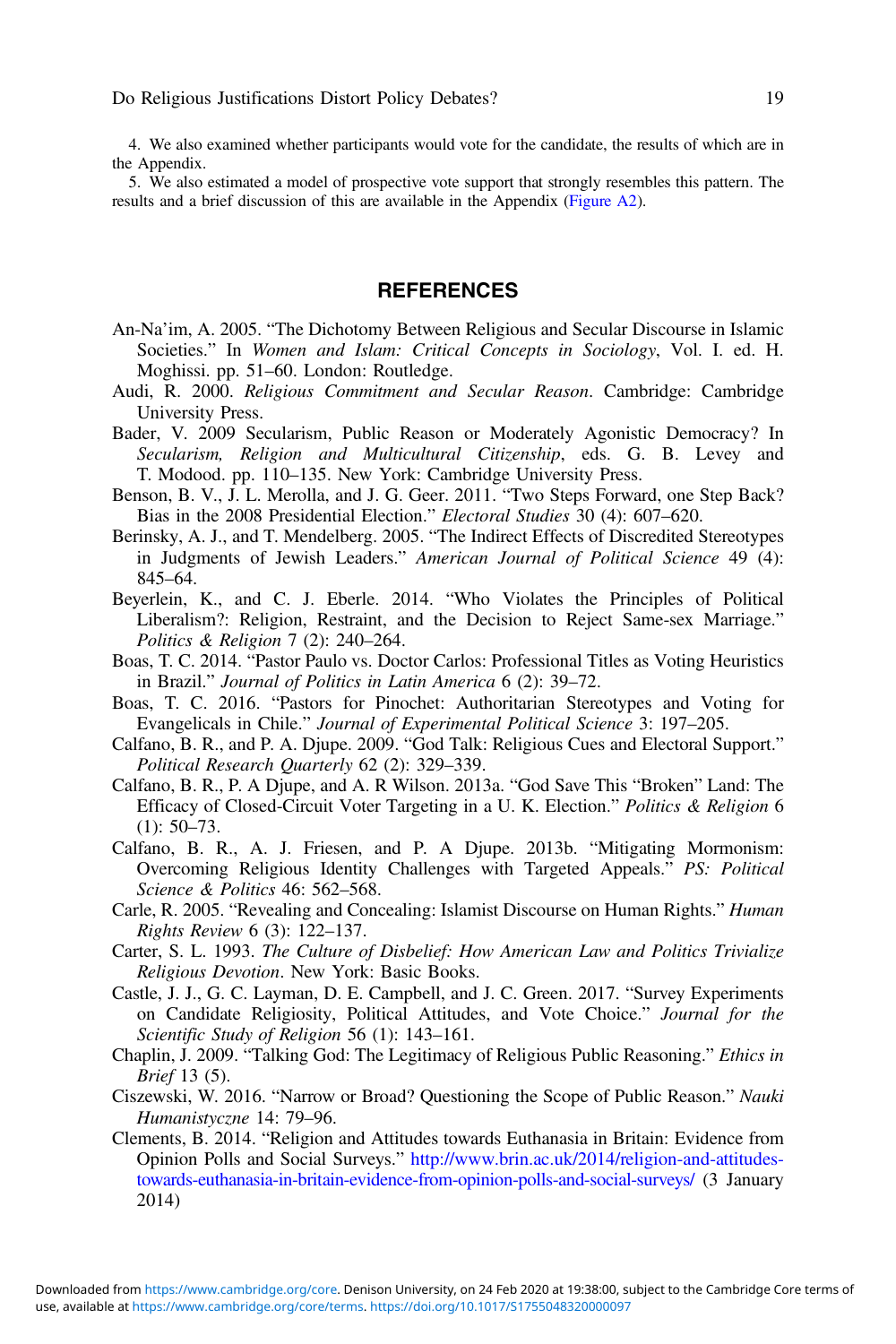- <span id="page-19-0"></span>Djupe, P. A., and B. R Calfano. 2009. "Justification not by Faith Alone: Clergy Generating Trust and Certainty by Revealing Thought." Politics & Religion 2 (1): 1–30.
- Djupe, P. A., and Calfano, B. R. 2019. "Communication Dynamics in Religion and Political Behavior." In Oxford Encyclopedia of Politics & Religion, eds. Paul A. Djupe, Mark Rozell, and Ted G. Jelen. pp. 1–30. New York: Oxford University Press.
- Djupe, P. A., A. R. Lewis, and T. G. Jelen. 2016. "Rights, Reflection and Reciprocity: Implications of the Same-sex Marriage Debate for Tolerance and Political Process." Politics & Religion 9 (3): 630–648.
- Djupe, P. A., and Smith, A. E. 2019. "Experimentation in the Study of Religion and Politics." In Oxford Encyclopedia of Politics & Religion, eds. Paul A. Djupe, Mark Rozell, and Ted G. Jelen. New York: Oxford University Press.
- Druckman, J. N., and Kam, C. D. 2011. "Students as Experimental Participants." In Cambridge Handbook of Experimental Political Science, eds. James N. Druckman, Donald P. Green, James H. Kulkinski and Arthur Lupia. New York: Cambridge University Press, 41–57.
- Evans, J. H. 2018. "Aversion to and Understanding of God Talk in the Public Sphere: A Survey Experiment." Journal for the Scientific Study of Religion 56 (3): 459–480.
- Gervais, W. M., A. M. Shariff, and A. Norenzayan. 2011. "Do you Believe in Atheists? Distrust is Central to Anti-Atheist Prejudice." Journal of Personality and Social Psychology 101 (6): 1189–1206.
- Goldstein, H., and M. J. R. Healy. 1995. "The Graphical Presentation of a Collection of Means." Journal of the Royal Statistical Society A 158: 175–177.
- Graham, E. 2013. Between a Rock and a Hard Place: Public Theology in a Post-Secular Age. London: SCM Press.
- Habermas, J. 2006. "Religion in the Public Sphere." European Journal of Philosophy 14 (1): 1–25.
- Henrich, J., S. Heine, and A. Norenzayan. 2010. "The Weirdest People in the World?" Behavioral and Brain Sciences 33 (2–3): 61–83.
- Hofrenning, D. J. B. 1995. In Washington But Not of It: The Prophetic Politics of Religious Lobbyists. Philadelphia, PA: Temple University Press.
- Hunt, S. 2010. "The Rhetoric of Rights in the UK Christian Churches Regarding Non-Heterosexual Citizenship." Politics and Religion Journal 4 (2): 183-200.
- Hunt, S. 2014. "Christian Lobbyist Groups and the Negotiation of Sexual Rights in the UK." Journal of Contemporary Religion 29 (1): 121–36.
- Jelen, T. G. 1993. "The Political Consequences of Religious Group Attitudes." Journal of Politics 55 (1): 178–190.
- Jelen, T. G. 2005. "Political Esperanto: Rhetorical Resources and Limitations of the Christian Right in the United States." Sociology of Religion 66 (3): 303–21.
- Kam, C. D., J. R. Wilking, and E. J. Zechmeister. 2007. "Beyond the 'Narrow Data Base': Another Convenience Sample for Experimental Research." Political Behavior 29: 415– 440.
- Kane, J. G., S. C. Craig, and K. D. Wald. 2004. "Religion and Presidential Politics in Florida: A List Experiment." Social Science Quarterly 85: 281–293.
- Karaflogka, A. 2002. "Religious Discourse and Cyberspace." Religion 32 (4): 279–291.
- Kettell, S. 2016a. "The Collective Action Framing of Conservative Christian Groups in Britain." Politics and Religion 10 (2): 286-310.
- Kettell, S. 2016b. "Always Read the Label: The Identity and Strategy of Britain's "Christian Right", Politics." Religion and Ideology 17 (1): 1–17.
- Kettell, S. 2018. "You Can't Argue with God: Religious Opposition to Same-Sex Marriage in Britain." Journal of Church and State 61 (3): 361–380.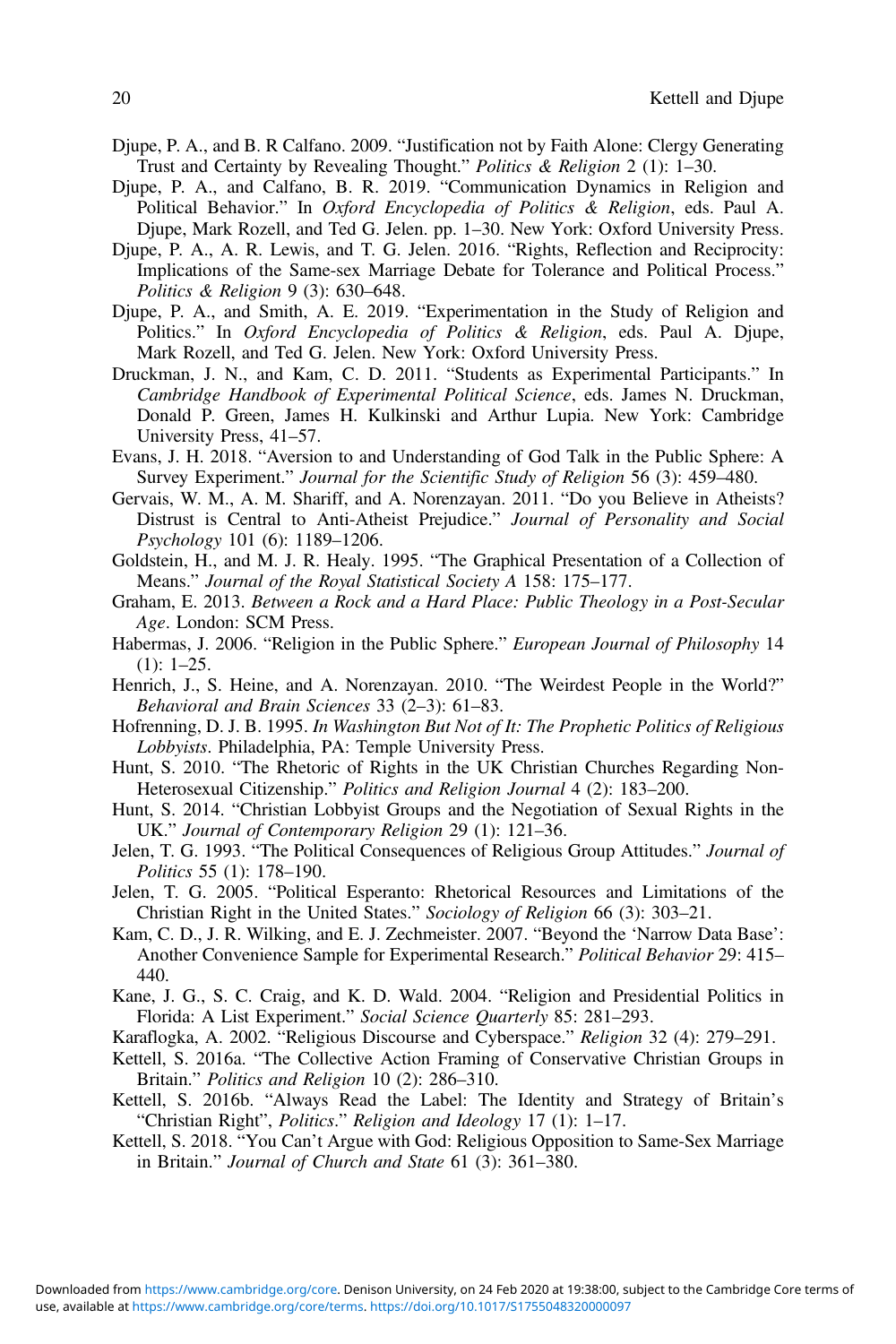- <span id="page-20-0"></span>Kettell, S. 2019. "How, When, and Why Do Religious Actors Use Public Reason? The Case of Assisted Dying in Britain." Politics and Religion 12(2): 385–408.
- Knol, M. J., W. R. Pestman, and D. E. Grobbee. 2011. "The (Mis)use of Overlap of Confidence Intervals to Assess Effect Modification." European Journal of Epidemiology 26:253–254.
- Knoll, B. R., and Bolin, C. J. (2019). "Religious Communication and Persuasion." In Oxford Encyclopedia of Politics & Religion, eds. Paul A. Djupe, Mark Rozell and Ted G. Jelen. New York: Oxford University Press.
- Knutson, K. E. 2013. Interfaith Advocacy: The Role of Religious Coalitions in the Political Process. New York: Routledge.
- Laborde, C. 2013. "Justificatory Secularism." In Religion in a Liberal State: Cross-Disciplinary Reflections, eds. G. D'Costa, M. Evans, T. Modood and J. Rivers. pp. 164–186. Cambridge: Cambridge University Press.
- Lövheim, M., and M. Axner. 2011. "Halal-TV: Negotiating the Place of Religion in Swedish Public Discourse." Nordic Journal of Religion and Society 24 (1): 57–74.
- MacGregor-Fors, I., and M. E. Payton. 2013. "Contrasting Diversity Values: Statistical Inferences Based on Overlapping Confidence Intervals." PLoS ONE 8 (2): e56794.
- Maclure, J. 2006. "On the Public use of Practical Reason: Loosening the Grip of Neo-Kantianism." Philosophy and Social Criticism 32 (1): 37–63.
- Mason, L. 2018. "Ideologues Without Issues: The Polarizing Consequences of Ideological Identities." Public Opinion Quarterly 82 (S1): 280–301.
- McDermott, M. 2009. "Religious Stereotyping and Voter Support for Evangelical Candidates." Political Research Quarterly 62: 340–354.
- McLaughlin, B., and D. Wise. 2014. "Cueing God: Religious Cues and Voter Support." Politics & Religion 7: 366–394.
- Miles, M. R. 2019. Religious Identity in US Politics. Boulder: Lynne Reiner.
- NatCen. 2019. A Britain that is Losing its Religion, has Faith in Science and is Adopting More Liberal Ideas about Sex and Relationships. [http://www.natcen.ac.uk/news-media/](http://www.natcen.ac.uk/news-media/press-releases/2019/july/a-britain-that-is-losing-its-religion,-has-faith-in-science-and-is-adopting-more-liberal-ideas-about-sex-and-relationships/) [press-releases/2019/july/a-britain-that-is-losing-its-religion,-has-faith-in-science-and-is](http://www.natcen.ac.uk/news-media/press-releases/2019/july/a-britain-that-is-losing-its-religion,-has-faith-in-science-and-is-adopting-more-liberal-ideas-about-sex-and-relationships/)[adopting-more-liberal-ideas-about-sex-and-relationships/](http://www.natcen.ac.uk/news-media/press-releases/2019/july/a-britain-that-is-losing-its-religion,-has-faith-in-science-and-is-adopting-more-liberal-ideas-about-sex-and-relationships/) July 11.
- North, R. 2012. "Public Reason: Religious Restraint and Respect." Philosophia 40:179– 193.
- Payton, M. E., M. H. Greenstone, and N. Schenker. 2003. "Overlapping Confidence Intervals or Standard Error Intervals: What do They Mean in Terms of Statistical Significance?" Journal of Insect Science 3: 34–39.
- Perry, M. J. 2001. "Why Political Reliance on Religiously Grounded Morality Does not Violate the Establishment Clause." William and Mary Law Review 42 (3):663–683.
- Pfeifer, H. 2019. "The Normative Power of Secularism: Tunisian Ennahda's Discourse on Religion, Politics, and the State (2011–2016)." Politics and Religion 12 (3): 478–500.
- Quong, J. 2004. "The Scope of Public Reason." Political Studies 52: 233–250.
- Rawls, J. 1971. A Theory of Justice. Cambridge, MA: Harvard University Press.
- Rorty, R. 2003. "Religion in the Public Square: A Reconsideration." Journal of Religious Ethics 31 (1): 141–149.
- Ross, Lee D., T. M. Amabile, and J. L. Steinmetz. 1977. "Social Roles, Social Control, and Biases in Social-Perception Processes." Journal of Personality and Social Psychology 35 (7): 485–494.
- Sajo, A. 2009. "Constitutionalism and Secularism: The Need for Public Reason." Cardozo Law Review 30 (6): 2401–2429.
- Sears, D. O. 1986. "College Sophomores in the Laboratory: Influences of a Narrow Data Base on Social Psychology's View of Human Nature." Journal of Personality and Social Psychology 51 (3): 515–530.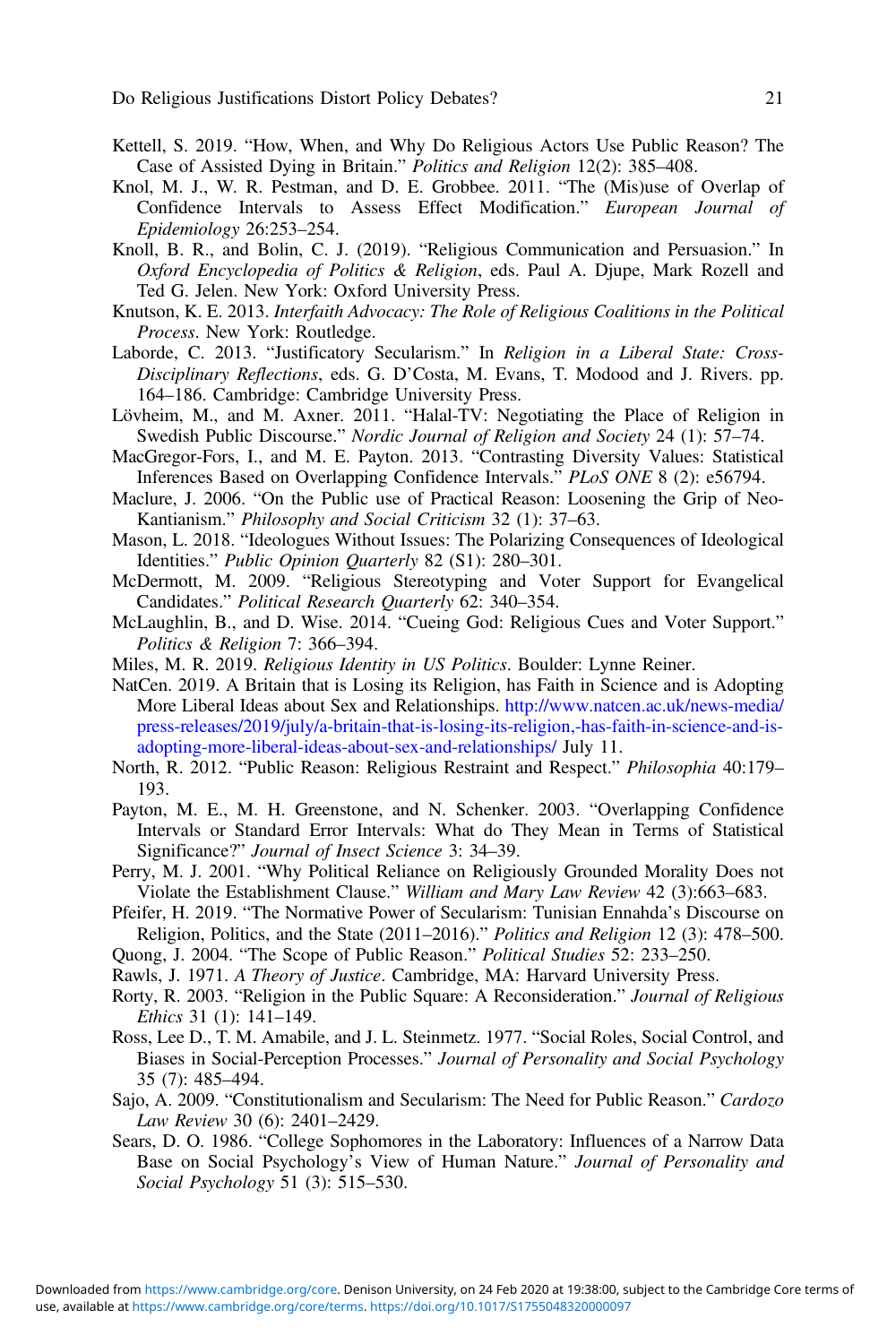- <span id="page-21-0"></span>Sharp, S. 2016. "Belief in Miracles and Attitudes Towards Voluntary Euthanasia." Death Studies 41 (4): 211–219.
- Silva, E. O. 2018. "Stigmatization and Validation of Atheism, Literalism, and non-Literalism in the Discourse Over Evolutionary Theory." Secularism and Nonreligion 7 (1): 1–15.
- Snyder, M., and W. B. Swann. 1978. "Behavioral Confirmation in Social Interaction: From Social Perception to Social Reality." Journal of Experimental Social Psychology 14 (2): 148–162.
- Tan, S. 2010. "Religion in the Abortion Discourse in Singapore: A Case Study of the Relevance of Religious Arguments in Law-Making in Multi-Religious Democracies." Journal of Law and Religion 26 (2): 505–539.
- Thomas, J. N. 2014. "Outsourcing Moral Authority: The Internal Secularization of Evangelicals' Anti-Pornography Narratives." Journal for the Scientific Study of Religion 52 (3): 457–475.
- Thomas, J. N., and D. V. A. Olson. 2012. "Evangelical Elites' Changing Responses to Homosexuality, 1960–2009." Sociology of Religion 73 (3): 239–272.
- Tilley, J. 2015. "'We Don't do God'? Religion and Party Choice in Britain." British Journal of Political Science 45 (4): 907–927.
- Verbakel, E., and E. Jaspers. 2010. "A Comparative Study on Permissiveness Toward Euthanasia: Religiosity, Slippery Slope, Autonomy, and Death with Dignity." Public Opinion Quarterly 74 (1): 109–139.
- Wallsten, K., and T. M. Nteta. 2016. "For you Were Strangers in the Land of Egypt: Clergy, Religiosity, and Public Opinion Toward Immigration Reform in the United States." Politics & Religion 9: 566-604.
- Walton, M., and M. Jerryson. 2016. "The Authorization of Religio-Political Discourse: Monks and Buddhist Activism in Contemporary Myanmar and Beyond." Politics and Religion 9 (4): 794–814.
- Weber, C., and M. Thornton. 2012. "Courting Christians: How Political Candidates Prime Religious Considerations in Campaign Ads." Journal of Politics 74: 400–413.
- Wilson, A. R., and P. A. Djupe. 2020. "Communicating in Good Faith? Dynamics of the Christian Right Agenda." Politics & Religion.
- Yi, J., G. Jung, and J. Phillips. 2017. "Evangelical Christian Discourse in South Korea on the LGBT: The Politics of Cross-Border Learning." Society 54 (1): 29–33.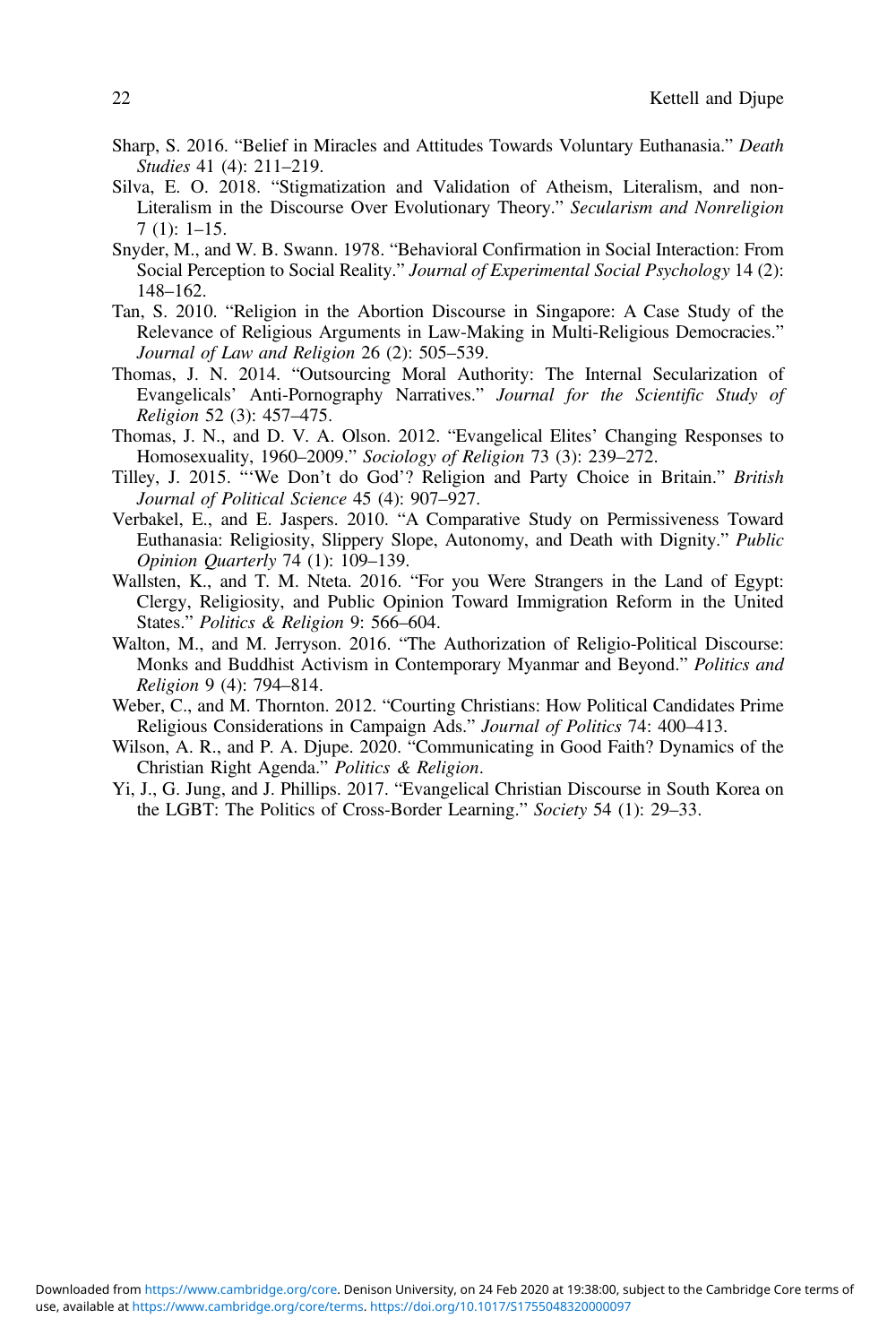# <span id="page-22-0"></span>Appendix

| <b>Variable</b>                                     | <b>Sample</b><br>Average | <b>Coding Range</b>                                            |
|-----------------------------------------------------|--------------------------|----------------------------------------------------------------|
| Female                                              | 54.1%                    | $[0 = \text{Men}, 1 = \text{Women}]$                           |
| White                                               | 66.3%                    | $[0 = \text{Non-white}, 1 = \text{White}]$                     |
| Political interest                                  | 3.11                     | $1 = Not$ interested, $4 = Extract$<br>interested]             |
| Ideology                                            | 2.7                      | $1 = \text{very left wing}, 5 = \text{very right}$<br>wing     |
| Religious guidance                                  | 1.7                      | $[1 = No$ guidance at all, $4 = a$ great<br>deal of guidance]  |
| Attendance                                          | 1.82                     | $[1 = \text{rarely}, \text{ if ever}, 5 = \text{once a week}]$ |
| Religious Identification                            | 2.21                     | $1 =$ strongly disagree, $5 =$ strongly<br>agree               |
| Religious groups should get<br>involved in politics | 2.13                     | $1 =$ strongly disagree, $5 =$ strongly<br>agree               |

Table A1. Sample Composition Statistics and Variable Coding

#### VARIABLE LANGUAGE

#### Dependent Variables

For the following questions, please circle the response between 0 and 10 that best fits your opinion.

| I believe that Leslie Smith, the candidate for Parliament pictured above is        |  |  |  |  |  |  |  |  |                                                |
|------------------------------------------------------------------------------------|--|--|--|--|--|--|--|--|------------------------------------------------|
| Left-wing $\rightarrow$                                                            |  |  |  |  |  |  |  |  | 0 1 2 3 4 5 6 7 8 9 10 $\leftarrow$ Right-wing |
| Leslie Smith is a strong advocate for personal responsibility                      |  |  |  |  |  |  |  |  |                                                |
| Disagree strongly $\rightarrow$ 0 1 2 3 4 5 6 7 8 9 10 $\leftarrow$ Agree strongly |  |  |  |  |  |  |  |  |                                                |
| Other things equal, would you vote for Leslie Smith in an election?                |  |  |  |  |  |  |  |  |                                                |
| Not Vote for $\rightarrow$ 0 1 2 3 4 5 6 7 8 9 10 $\leftarrow$ Vote for            |  |  |  |  |  |  |  |  |                                                |
| How religious is the candidate, Leslie Smith?                                      |  |  |  |  |  |  |  |  |                                                |
| Not religious $\rightarrow$ 0 1 2 3 4 5 6 7 8 9 10 $\leftarrow$ Very religious     |  |  |  |  |  |  |  |  |                                                |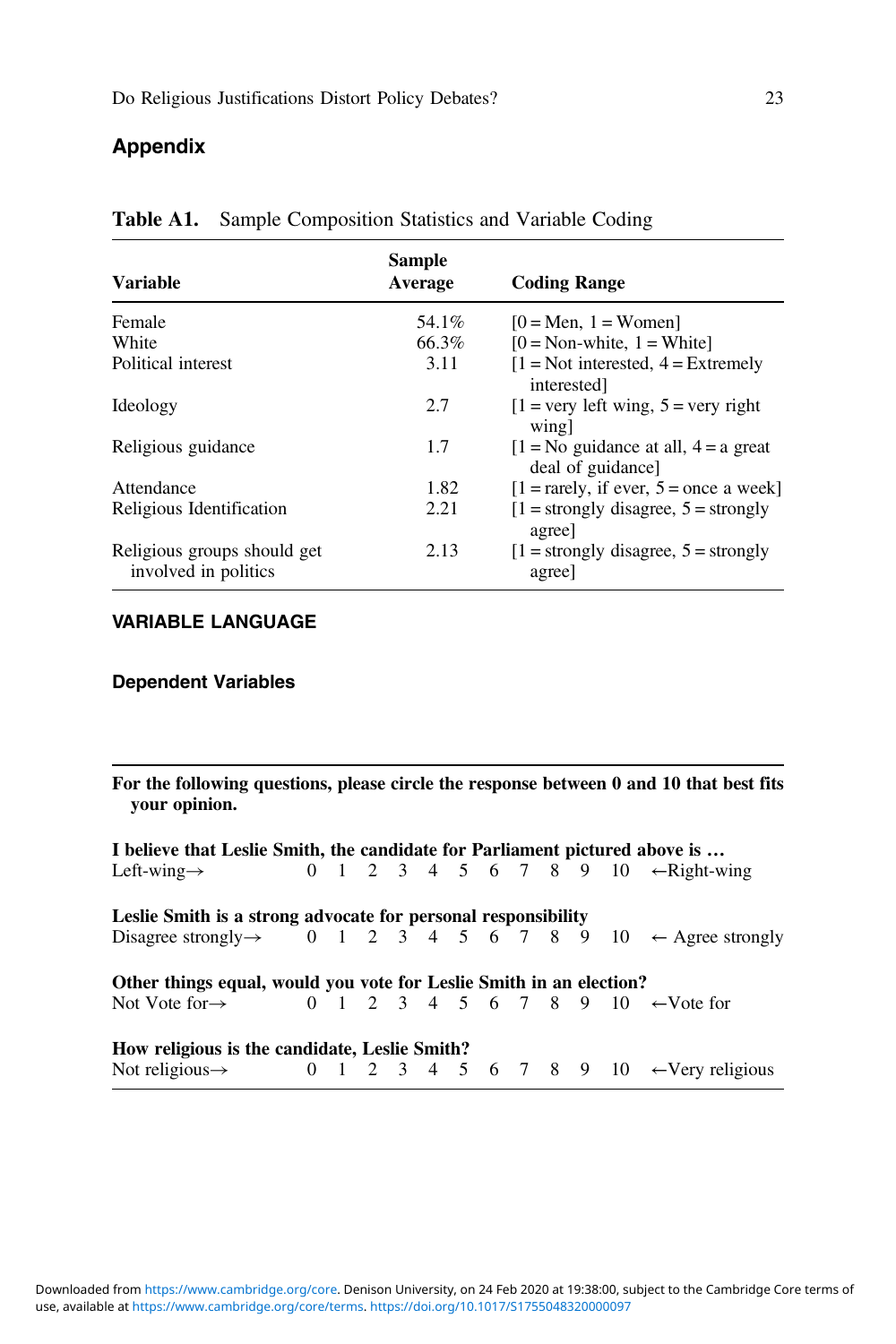## Independent Variables/Controls

| How much guidance does religion provide you in your daily life?<br>$(1)$ No guidance at all | $(2)$ some<br>guidance | $(3)$ quite a bit of<br>guidance       | $(4)$ a great deal of<br>guidance |             |  |
|---------------------------------------------------------------------------------------------|------------------------|----------------------------------------|-----------------------------------|-------------|--|
| What is your<br>race/ethnicity?                                                             |                        | $(1)$ White $(2)$ Black $(3)$ Hispanic | $(4)$ Asian                       | $(5)$ Other |  |
| • This was collapsed to 0=non-white, 1=white.                                               |                        |                                        |                                   |             |  |

What is your gender? (1) Female (0) Male

| Do you agree with this statement? I consider myself a "religious" person |              |                   |                |                |  |  |  |
|--------------------------------------------------------------------------|--------------|-------------------|----------------|----------------|--|--|--|
| $(1)$ strongly                                                           | (2) somewhat | (3) neither agree | $(4)$ somewhat | $(5)$ strongly |  |  |  |
| agree                                                                    | agree        | nor disagree      | disagree       | disagree       |  |  |  |

• This was collapsed to 1:3=religious, 4:5=secular.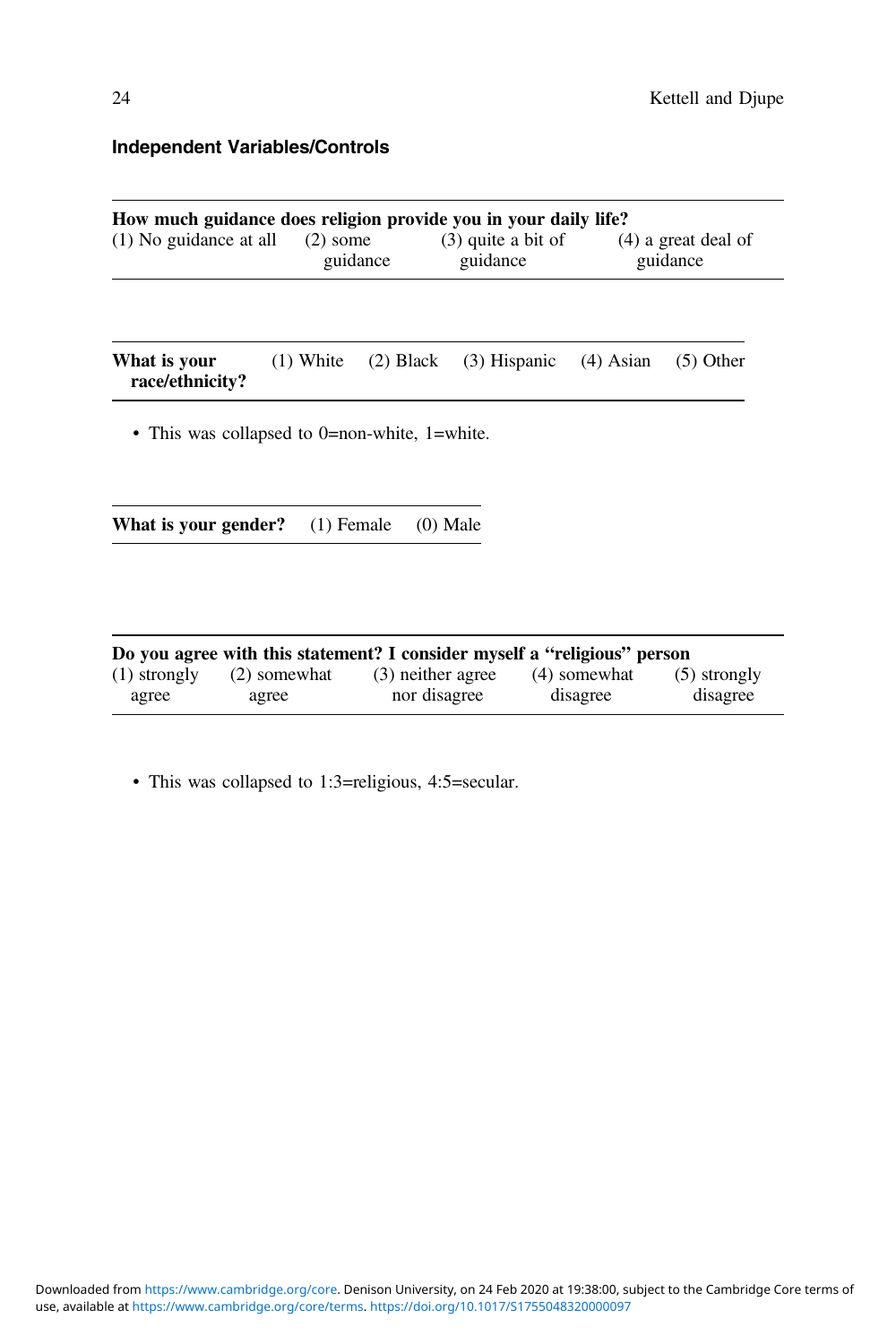|                                | <b>Religiosity</b> | Ideology       | <b>Personal</b><br><b>Responsibility</b> | <b>Personal</b><br><b>Advice</b> |
|--------------------------------|--------------------|----------------|------------------------------------------|----------------------------------|
| (Intercept)                    | 7.84<br>(0.00)     | 7.96<br>(0.00) | 4.71<br>(0.00)                           | 3.63<br>(0.00)                   |
| Reference—Religious::Oppose    |                    |                |                                          |                                  |
| Secular::Oppose<br>treatment   | $-1.51$            | $-2.16$        | 1.51                                     | $-0.09$                          |
|                                | (0.00)             | (0.00)         | (0.03)                                   | (0.89)                           |
| Religious::Support<br>treat.   | $-2.31$            | $-0.49$        | $-0.16$                                  | 0.17                             |
|                                | (0.00)             | (0.29)         | (0.78)                                   | (0.75)                           |
| Secular::Support<br>treatment  | $-4.91$            | $-2.43$        | 2.10                                     | 0.47                             |
|                                | (0.00)             | (0.00)         | (0.00)                                   | (0.38)                           |
| Secular::<br>Oppose×Secular    | 0.63               | $-0.36$        | $-0.16$                                  | 2.33                             |
|                                | (0.33)             | (0.59)         | (0.85)                                   | (0.00)                           |
| Religious::<br>Support×Secular | $-0.74$            | $-0.61$        | 0.04                                     | 1.74                             |
|                                | (0.19)             | (0.30)         | (0.95)                                   | (0.01)                           |
| Secular:<br>Support×Secular    | $-1.31$            | $-0.92$        | 0.75                                     | 3.02                             |
|                                | (0.02)             | (0.11)         | (0.30)                                   | (0.00)                           |
| Secular                        | 0.49               | 0.05           | $-0.37$                                  | $-2.07$                          |
|                                | (0.26)             | (0.92)         | (0.51)                                   | (0.00)                           |
| White                          | 0.28               | 0.16           | $-0.30$                                  | 0.06                             |
|                                | (0.23)             | (0.51)         | (0.31)                                   | (0.84)                           |
| Female                         | 0.07               | 0.05           | $-0.37$                                  | $-0.15$                          |
|                                | (0.69)             | (0.78)         | (0.09)                                   | (0.46)                           |
| Religious guidance             | 0.09               | $-0.52$        | 0.03                                     | 0.20                             |
|                                | (0.56)             | (0.00)         | (0.86)                                   | (0.28)                           |
| $\boldsymbol{N}$               | 320                | 320            | 316                                      | 320                              |
| $R^2$                          | 0.63               | 0.32           | 0.22                                     | 0.20                             |

### <span id="page-24-0"></span>Table A2. OLS Regression Results Used to Make Manuscript Tables

 $(p$  values in parentheses).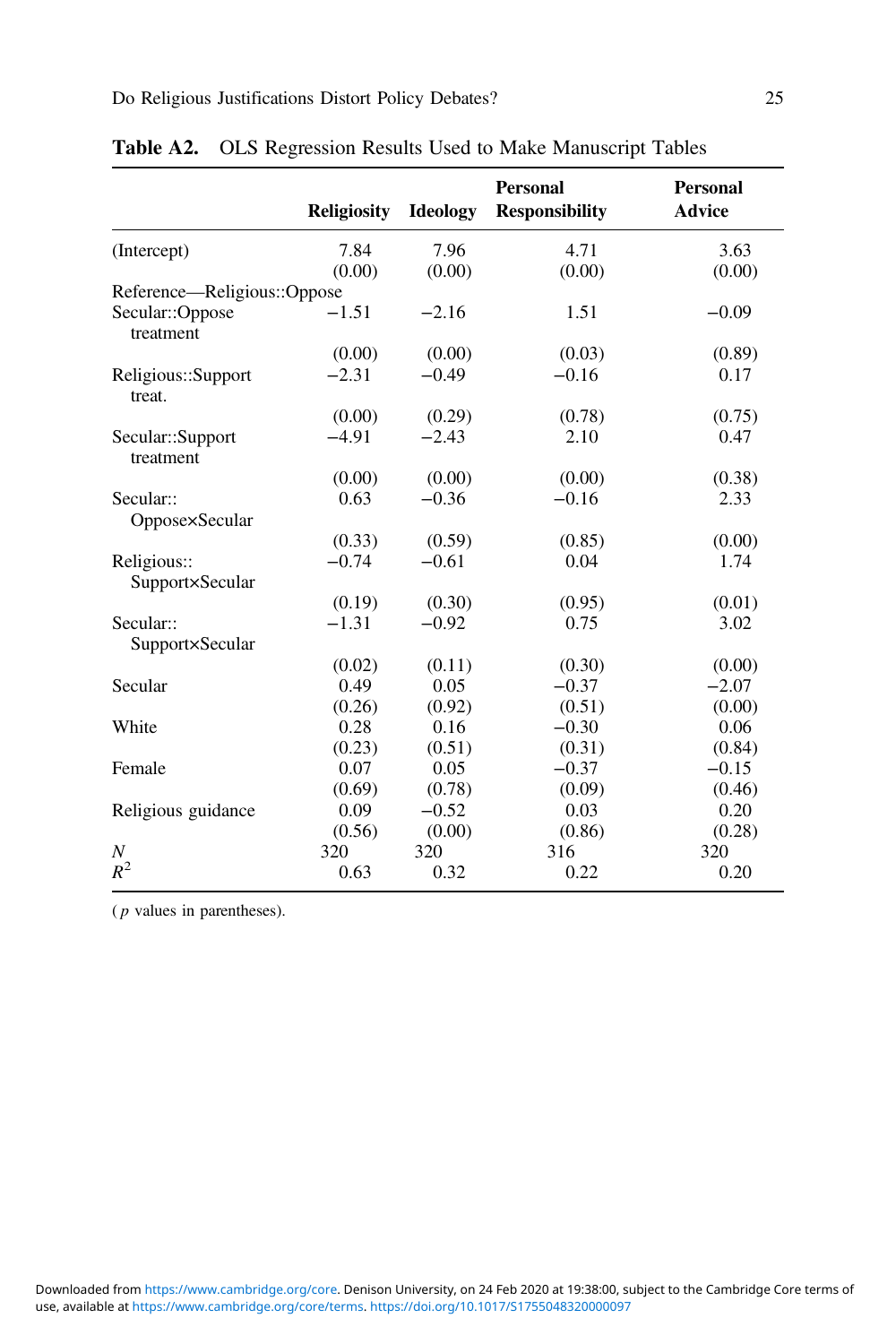<span id="page-25-0"></span>

FIGURE A1. Treatment Effects on Self-Reported Religious Identity and Religious Guidance

#### RESULTS: VOTE SUPPORT

While this is clearly hypothetical, the study also tried to gauge the extent to which participants would offer to vote for candidates if they had the opportunity. Notably, support for any candidate was tepid at best (see Figure A2). In a similar fashion to the results of the



FIGURE A2. Prospective Candidate Support by Treatment and Religious Identity